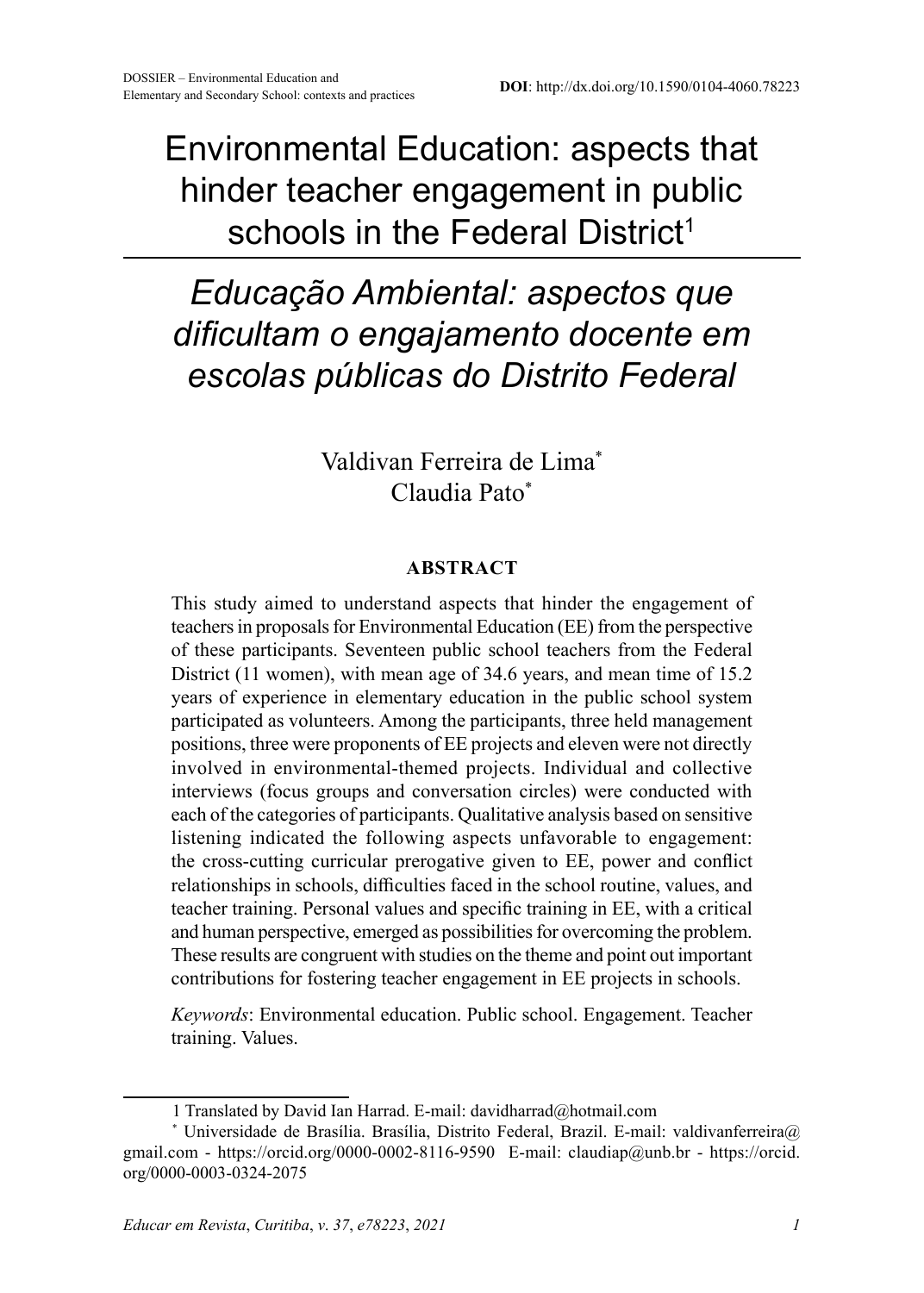#### **RESUMO**

Este estudo teve por objetivo compreender aspectos que dificultam o engajamento de professores nas propostas de Educação Ambiental (EA) a partir da percepção desses sujeitos. Participaram 17 professores de escolas públicas do Distrito Federal (11 mulheres), com média de idade de 34,6 anos, com tempo médio de 15,2 anos de atuação na educação básica da rede pública de ensino. Dentre os participantes, três exerciam o cargo de gestão, três eram propositores de projetos de EA e onze não estavam envolvidos diretamente em projetos de temática ambiental. Foram realizadas entrevistas individuais e coletivas (grupo focal e roda de conversa) com cada uma das categorias de participantes. As análises qualitativas baseadas na escuta sensível indicaram os seguintes aspectos desfavoráveis ao engajamento: a prerrogativa curricular transversal da EA, as relações de poder e conflito nas escolas, as dificuldades enfrentadas no cotidiano escolar, os valores e a formação docente. Os valores pessoais e a formação específica em EA, com perspectiva crítica e humana, surgiram como possibilidades de reversão do problema. Esses resultados são congruentes com estudos sobre a temática e apontam contribuições importantes para fomentar o engajamento docente em projetos de EA nas escolas.

*Palavras-chave*: Educação Ambiental. Escola pública. Engajamento. Formação docente. Valores.

#### **Introduction**

Environmental Education is considered strategic for conserving the environment and building sustainability of life in its multiple manifestations. Formal and non-formal educational processes intend, in essence, to transform people's relationships with the environment and contribute to the mitigation and adaptation of environmental issues. In formal school education it is expected to be an integrated, continuous and non-disciplinary practice (BRASIL, 1999).

There is evidence, however, that environmental education projects or activities in public schools cannot achieve their objectives because they are not included in a debate that is present in the key spaces of school organization and planning. This is an impediment to actions that affect the transformation and learning of the individual, the group and the institutional structure. Studies conducted in Brazil have pointed out the lack of involvement of teachers in environmental education projects in schools, as well as the finding that activities of an environmental nature often happen in isolation, in particular on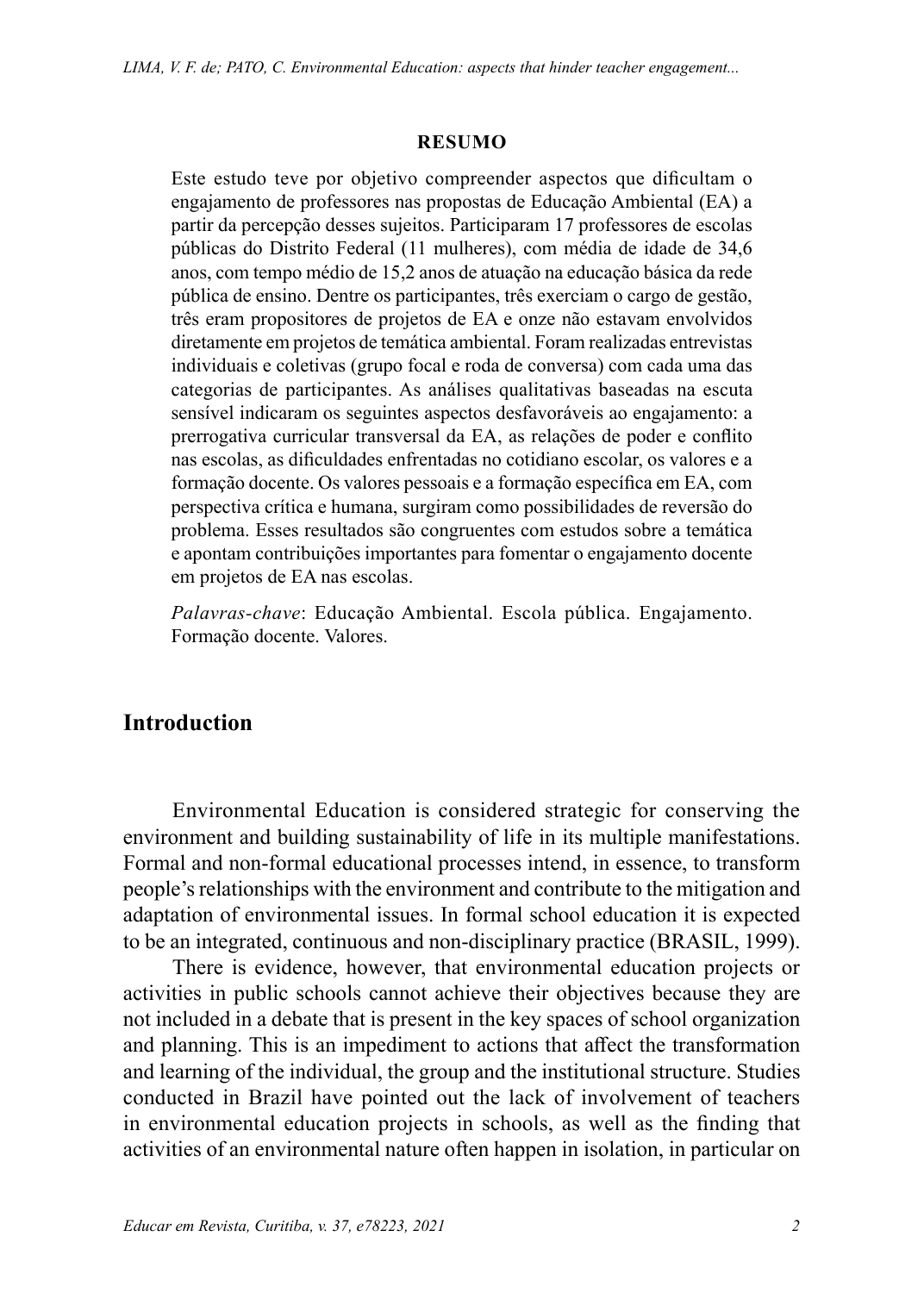commemorative dates (OLIVEIRA, 2016; SANTOS, 2016; SOUTO, 2018). Therefore, there is a lack of engagement of those who, a priori, would have the role of including the theme of the environment in a cross-cutting way, mediating and building, along with the other segments of the institution, knowledge capable of promoting critical thinking and transforming the socio-environmental reality of the school community.

This perspective of environmental education has not found this space, in view of the adoption of more naturalistic or conservationist/recursive approaches, in which concerns are more focused on aspects of the relationship with nature and environmental management. Commonly, activities focus on planting vegetable gardens, selective waste collection, and reducing water and energy consumption. Undeniably, these actions contribute significantly to the inclusion of the theme of the environment in the school community and produce important results. However, in this isolated and one-off manner, the limitation of the debate can compromise deeper socio-environmental transformations, especially in more central aspects, which involve the system of values and beliefs of social actors. Guimarães (2013) questions the homogenized and superficial approaches of environmental discourse, which as well as losing a critical perspective also contains bias toward hegemonic education, referring to what he calls the conservative current of environmental education. For him, the critical current is the one that brings to the surface aspects that deal with power relations in society, in addition to the politicization of human actions related to the environment. For Jacobi, Tristão & Franco (2009), there is also the need for a complex and politicized understanding of the theme of the environment. The authors consider participation as the guiding axis of environmental education practices, with articulation of knowledge and actions. These practices should be based on a contextualizing and problematizing attitude toward reality, which implies, therefore, the need to stimulate dialogue and more active participation of society (JACOBI; TOLEDO; GRANDISOLI, 2016).

Engaging in environmental education projects or activities from a critical perspective, approaching the theme of the environment in a cross-cutting way in their pedagogical practice, may seem obvious to teachers. However, reality has shown that it is neither so obvious nor so easy to accomplish this conception, as expected. If there is evidence that it has not fully happened in this perspective, and if there is the conviction that this is a complex issue, questions and different dimensions of the problem emerge: what hinders, as perceived by the teacher, his/her performance in environmental education projects in public schools, when a cross-cutting approach is a curricular prerogative? How does teacher (non)training in environmental education present itself in receptiveness to initiatives involving activities that deal with the environment? How does the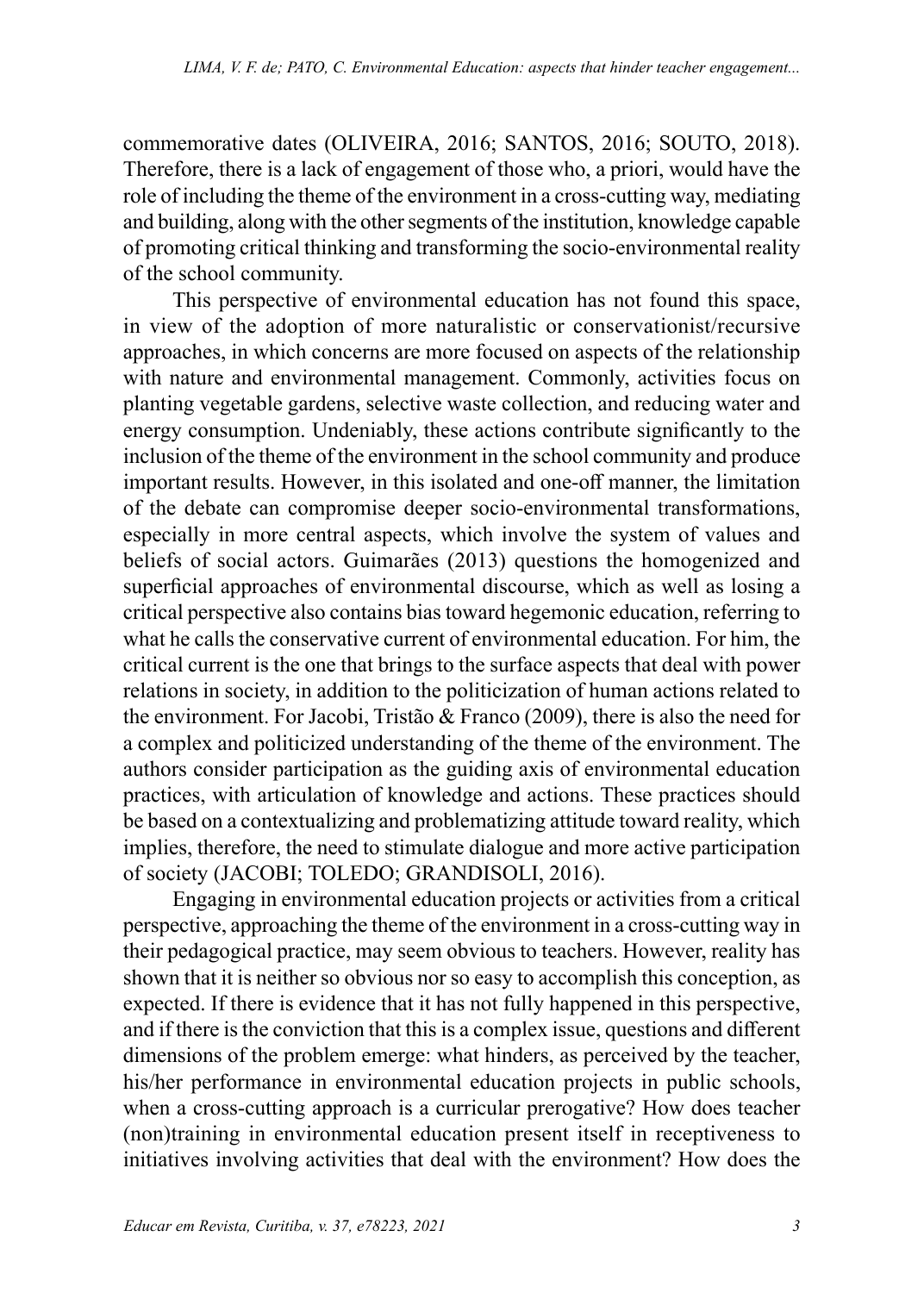school contribute, as the context in which the teacher's pedagogical practice takes place, to aspects that hinder such activities? The objective of this study was therefore to understand aspects that hinder engagement of teachers in environmental education proposals in public schools in the Federal District, based on the perceptions of these subjects.

## **The cross-cutting approach: new possibilities for organizing knowledge**

The cross-cutting nature of the theme of the environment is the fruit of an epistemological debate in which paradigmatic transformations are discussed. Morin (2007, p. 59, our translation) conceptualizes the *simplifying paradigm* as one that "puts order in the universe, expels disorder" and in which scientific knowledge has the mission of unveiling the "hidden simplicity" of phenomena. This simplification is sought based on disjunctive and reductionist thought, while *complex thought* has disjunction, conjunction, and implication as its principles. Fragmentation, rationalization, order and certainty as principles of modern science are questioned by the paradigm of complexity, for which the reconnection of knowledge is fundamental.

From this perspective, interdisciplinarity refers to a space of mediation between knowledge and articulation of knowledge,

> [...] in which the disciplines are in a situation of mutual coordination and cooperation, building a common conceptual and methodological framework for the understanding of complex realities (CARVALHO, 2017, p. 96, our translation).

Transdisciplinarity comes as a proposal for articulation and exchange of disciplines, but, according to Basarab Nicolescu, it is not limited to this because "[...] it is at the same time between disciplines, *across* disciplines and *beyond* any given discipline. Its goal is the *understanding of the present world*, for which one of the imperatives is the unity of knowledge" (NICOLESCU, 1999, p. 53, author's emphasis, our translation). In view of the complexity of the issue, it is not by chance that we observe great difficulty in the inclusion of pedagogical proposals that intend some kind of articulation/integration of subjects in schools. Because it is something that goes beyond the traditional patterns of teaching, it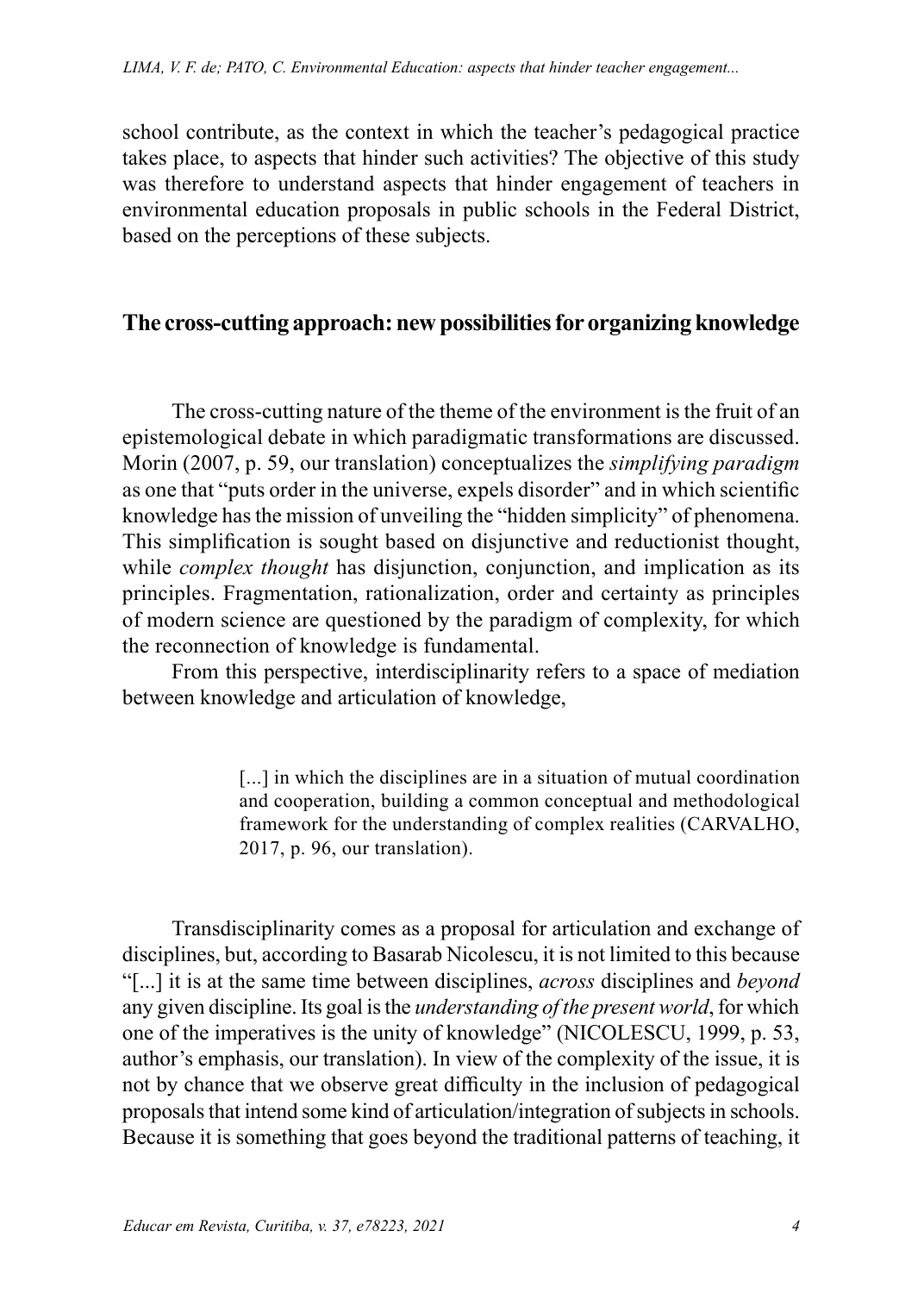is viewed with mistrust by teachers. Environmental education, due to its crosscutting curricular nature and, evidently, when approached critically, already faces this challenge in schools, given the difficulty in giving it a central space in teachers' pedagogical practice. Perhaps this is something that occurs precisely because of its renewing and multidimensional character, possibly clashing with the tradition of modern rationality that tends to be disciplinary and fragmented.

#### **For a critical and human Environmental Education**

One-off, decontextualized and superficial approaches, which serve the model in which consensus is sought as a premise for the continuity of the current social model, are a reflection of the lack of depth of the environmental debate. This is the model of environmental education that is commonly implemented in schools, without critical analysis capable of promoting structural changes in the relationship between human beings and nature (GUIMARÃES, 2013). The consensual character present in the discourse and actions of environmental education in schools does not take into account, from a critical perspective, how to address the current environmental crisis. And the *Base Nacional Comum Curricular* (BNCC) [Common National Curricular Base] seems to collaborate even more with this one-off, superficial, uncritical and shallow character of the socio-environmental debate, leading to the silencing of the field of environmental education in Brazil, as stated by Silva & Loureiro (2020). According to Layrargues (2018, p. 194, our translation), there has been a process of hegemonization of reproductivist environmental education so that one cannot find, in government and school programs, "any reflection that compromises the capitalist mode of production and the sociability of capital".

The socio-environmental perspective points to the need for a complex view of the environment, "in which nature is part of a network of relationships that are not only natural, but also social and cultural" (CARVALHO, 2017, p. 28, our translation). For her, the *ecological subject* is an ideal being that establishes itself in a full ecological existence, through ecologically oriented choices in daily life, and sustains utopia in values that support the struggle for a project of transformation of society. Thus, the reconnection of the human being with nature and the feeling of belonging, as a species and as a social being, are important assumptions in the conceptualization of Human Ecology, understood as the rooting of the human being with both its biological and its sociocultural basis. As such, the relationship between environmental education and human ecology allows the opening of a very broad epistemological field for research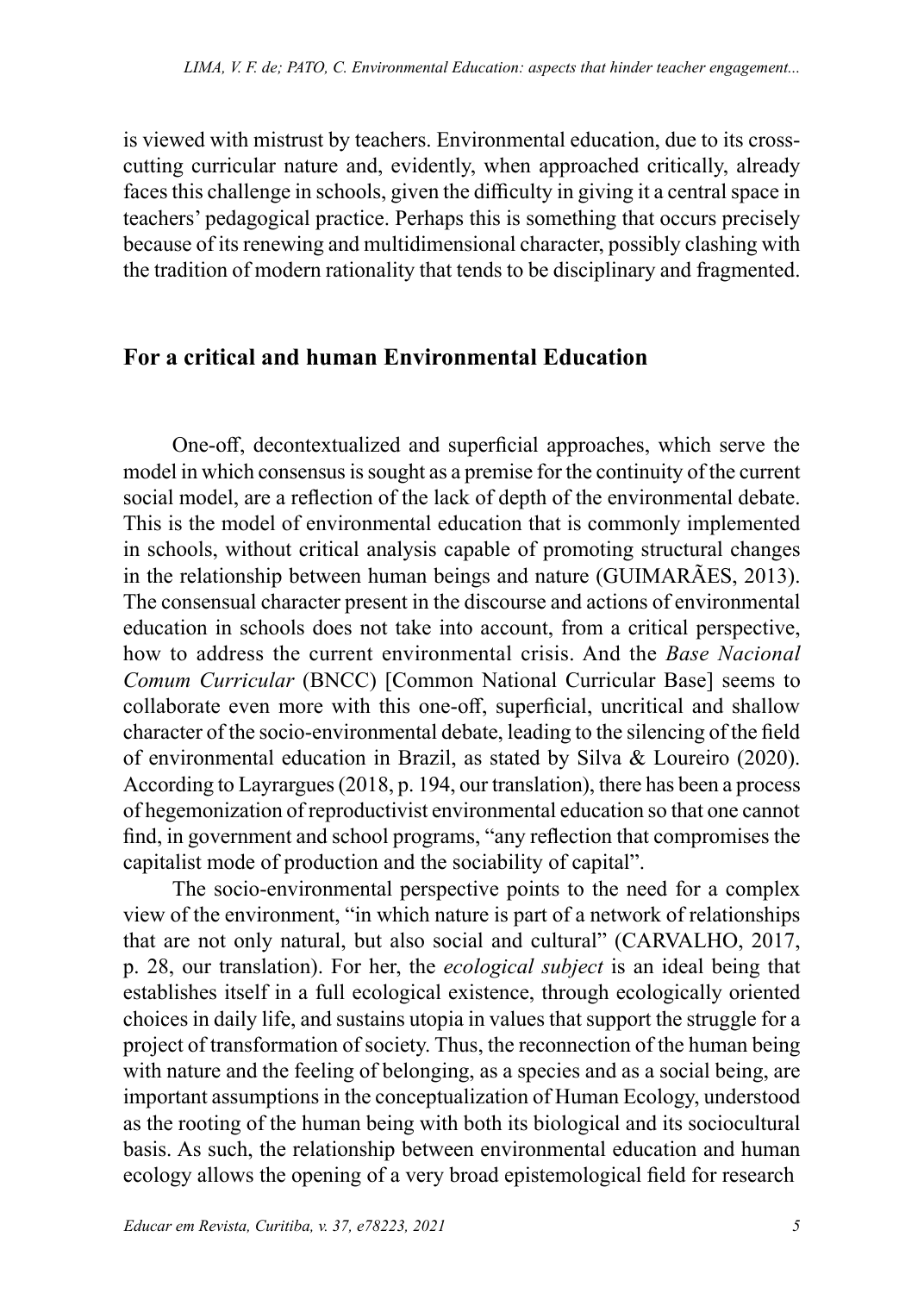on the knowledge, values and experiences that influence the construction of the ecological subject, environmental perception, crisis and sustainability, and about *school as a social and environmental space for building knowledge and producing meaning* (CATALÃO; MOURÃO; PATO, 2009, p. 30, our emphasis, our translation).

Addressing socio-environmental problems, such as inequality, social exclusion and environmental degradation, cannot be limited, therefore, to theorization of economic models, globalization processes or imperialist projects. The crisis must also be faced through daily actions, through awareness and sensitization of oneself and of others, as well as through incorporation and dissemination of ecological ideals. The transformations that arise from a critical and human approach to environmental issues are more solid and lasting if they are based on the assumptions of effective citizen participation. In this sense, it can be perceived that there is convergence between environmental education and the citizenship-based formation of individuals, an "ecocitizenship" in which our humanity is inscribed in the global web of life (SAUVÉ, 2017, p. 271).

From this perspective of environmental education, pedagogical practice at school is considered important, perceived from the perspective of teacher training, approached here in a more comprehensive way, not reduced to academic training, but considering the teacher's entire life trajectory. It is about the formation of a personal and professional identity that provides a dialogue with the world of teachers' lives. Understood as a space where there is an encounter between the individual and the social world, subjectivity results "[...] both in unique marks in the formation of the individual and in the construction of shared beliefs and values in the cultural dimension, which will build the historical and collective experience of groups and populations" (CARVALHO, 2017, p. 218, our translation). Thus, social processes are not considered external to the individual, but as processes implied within a complex system in which the individual is constitutive and, at the same time, constituted. We can think, therefore, that the teacher who participates effectively (or otherwise) in school environmental education activities is within a process of generating senses and meanings, both for that social space and for him/herself.

Understanding interactions between the school context and the teacher can be enlightening in relation to the teacher's level of engagement in environmental education projects, which is crucial to the objectives of this study. It is about trying to perceive, in their discourse and in the way they act, levels of alienation or autonomy in face of the various aspects involved in their job, from working conditions themselves to the demands of the management team regarding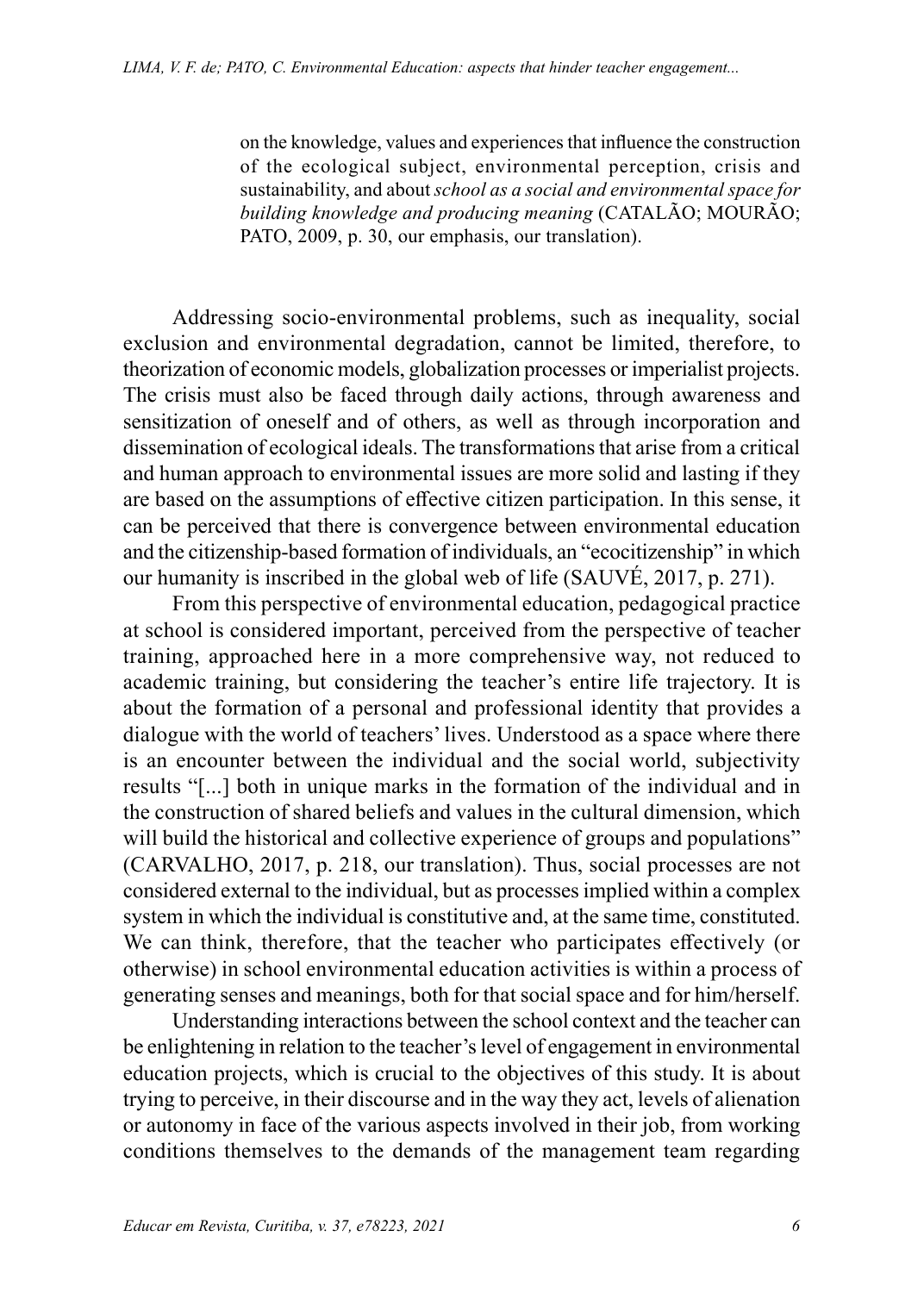their performance and meeting the goals set by them or by the school system. Autonomy, understood as self-regulation or self-rule, does not mean, however, total elimination of the discourse of others, but rather an activity of constant movement of returning to the discourse of others without being dominated by it. The discussion of alienation revolves around how the subject takes the discourse of others (heteronomy) and applies it, this being a situation in which the "[...] subject does not say himself, but is said by someone else, existing therefore as part of someone else's world" (CASTORIADIS, 1982, p. 124, our translation). For the author, alienation is also configured by concealment of the social and historical character of institutions, when, instead of serving society, they have society at their service.

However, power relations within the school institution go beyond the rules or regulations of the education system and materialize in everyday life. The school, an institution in which work is based on knowledge as the primary objective of its activity, is within a context in which power and knowledge appear explicitly in its everyday life, mutually and inseparably implied. However, considering the principles of complex thought, it is not prudent to analyze a specific context, in this case, the school context, without also making a connection with the macro context (State/World), because, possibly, this will find an echo in the minimum daily actions of individuals and vice-versa. Morin (2000, p. 67, our translation) calls this movement planetarization: "Each part of the world is, increasingly, part of the world and the world, as a whole, is increasingly present in each of its parts".

Environmental education is also part of this power/conflict issue at school when it proposes transformative actions that lead to reflections and revisions of practices that worsen the socio-environmental crisis and serve to maintain the hegemonic socioeconomic model. It is not easy for the teacher to break away from some institutional ties and overcome the personal and professional limitations imposed on his or her job in their daily lives. However, it is necessary to believe in the utopia of a transformed and transforming society. In this sense, it is necessary to reflect on the role of the school in the face of new educational conceptions, considering that there is a transition underway between two perspectives: an oppressive one and a liberating one (FREIRE, 2005). As such, the school functions in the midst of a mismatch between discourses, which proclaim reflexive and critical education, and practice, which still has remnants of a traditional teaching structure.

And what about the teachers' responsibility amidst this transition? Hannah Arendt (1972) discusses the responsibility of educators in relation to those who are newly born into the world, considering school as a transition to the real world in which the educator is a kind of representative. Yet there is a crisis in modern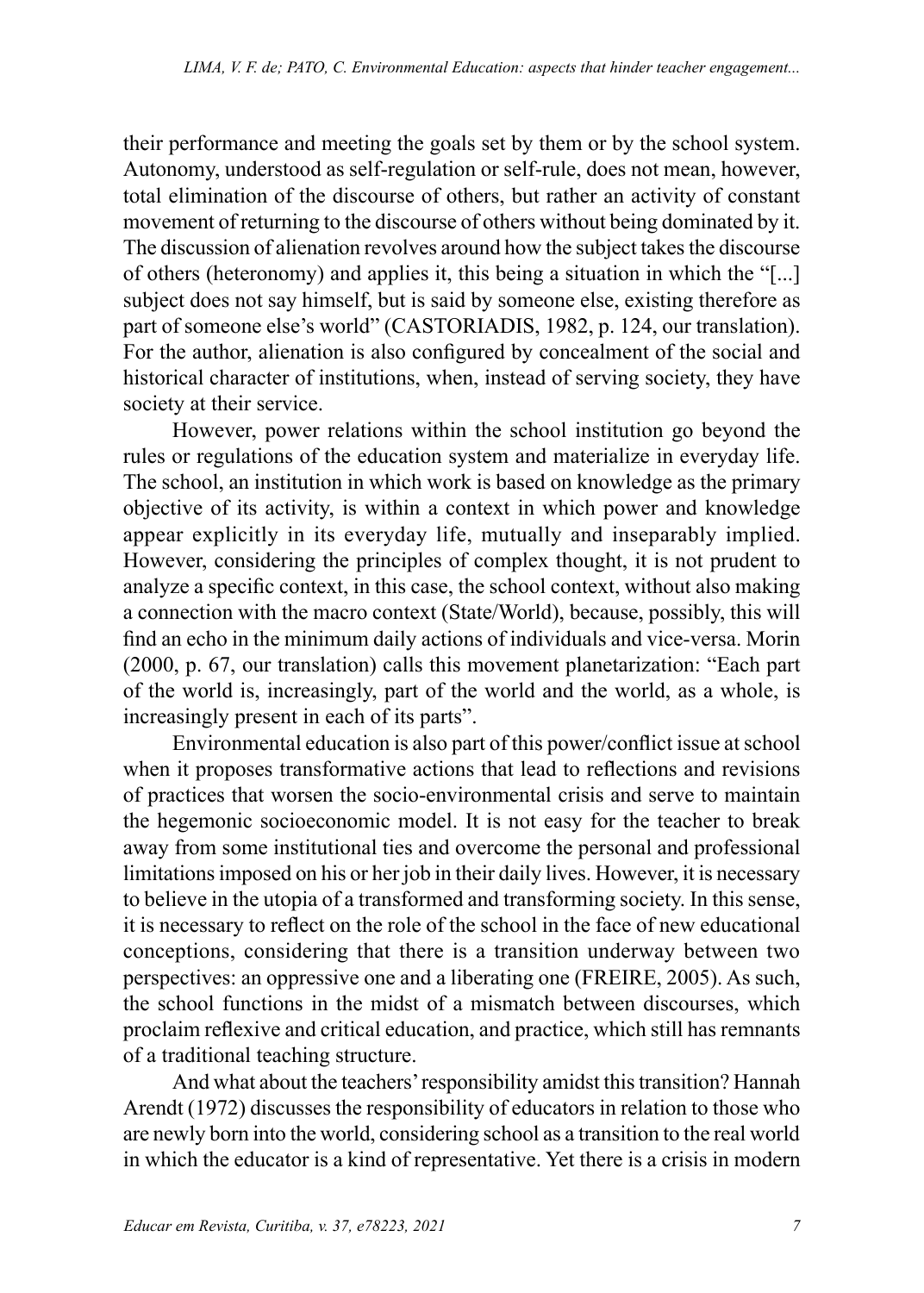education in which "[...] authority has been refused by adults, and this can only mean one thing: that adults refuse to take responsibility for the world into which they have brought children" (ARENDT, 1972, p. 240, our translation). Drawing a parallel with the theme of this research, one can perceive that engagement of teachers in environmental education projects would be one way, among others, of taking on their role as representatives of the world and with the respective authority. Hence the question: what's stopping them?

### **Method**

The Federal District Department of Education is comprised of 14 Regional Education Divisions, located in Brasilia and in other cities in the Federal District. The following aspects were considered in order to define the research participants: the diverse locations of the schools, the different areas of knowledge (Languages and Codes, Humanities, Natural Sciences and Mathematics), as well as the three stages of elementary education under the Brazilian system (Early Childhood Education, Primary/Middle School and High School Education). In order to identify the teachers who develop environmental education projects, we consulted the Environmental Educators Network Catalogue (DISTRITO FEDERAL, 2009) and the records of the Nature School, a school linked to the Department of Education, which works with continuing education and environmental education in schools (DISTRITO FEDERAL, 2015).

#### **Participants**

Seventeen teachers from public schools in the Federal District, located in eight different Regional Education Divisions, participated in the research. Eleven of them were women and six were men, with average age of 34.6 years and average time of 15.2 years in elementary education in the public school system. 64.7% had postgraduate specialization (*lato sensu*) qualifications. Among the participants, three held management positions, three were proponents of environmental education projects, and eleven were not directly involved in projects with environmental themes. Each participant worked in a different school, all took part voluntarily and were guaranteed anonymity and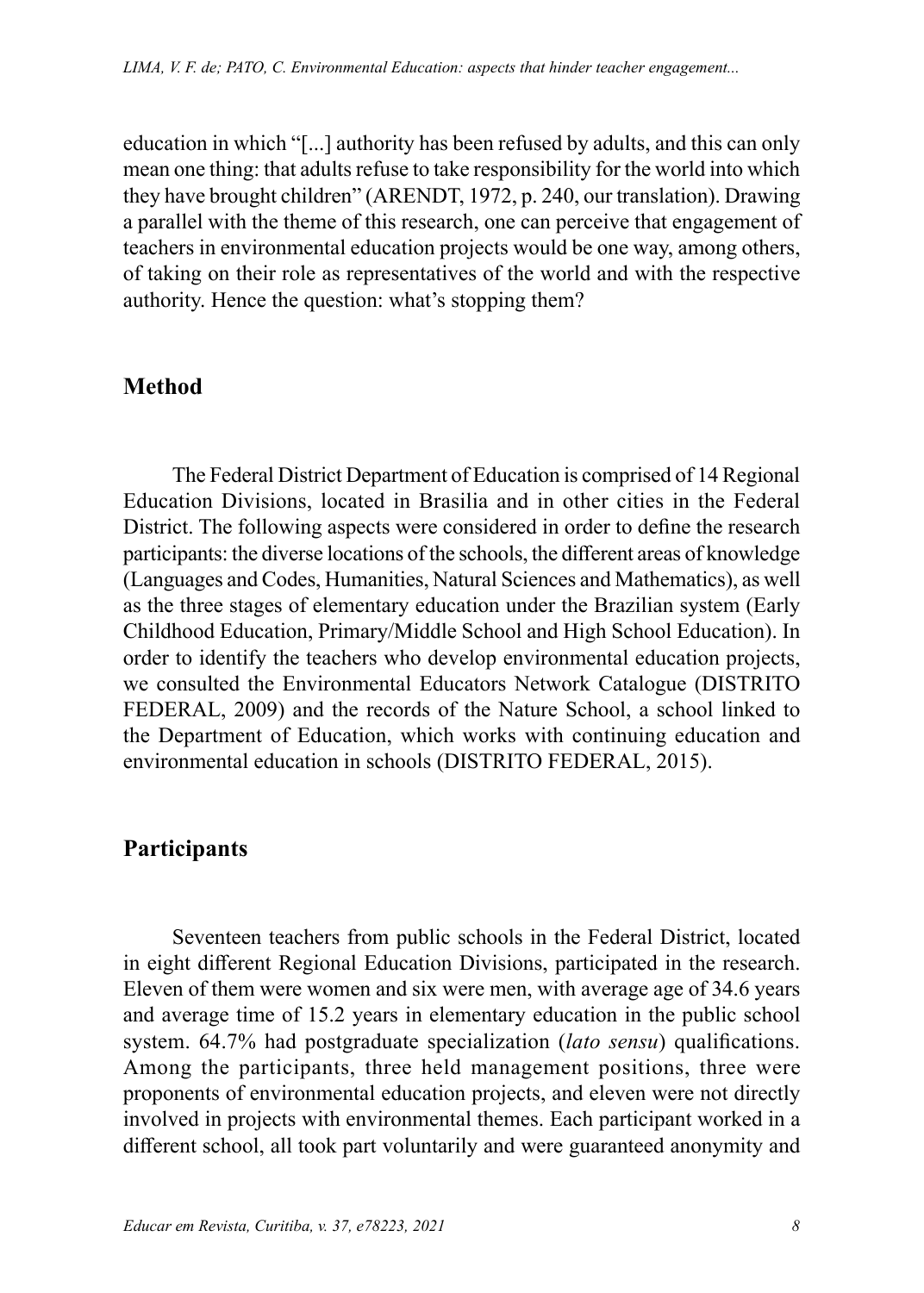confidentiality, as well as being informed of the possibility of withdrawal from the study at any time, with no detriment to them or their institution.

#### **Data collection instruments and procedures**

In order to take different perspectives into consideration, three data collection strategies and four different groups of participants were used. Thus, semi-structured individual interviews were administered with the three teachers holding management positions (*managers*) at schools where projects with environmental themes are developed and with the three teachers who implemented or coordinated environmental education projects (*proponents*). *Non-proponent* teachers working at Middle Schools and High Schools participated in focus groups (eight) and those working in Early Childhood Education and in Primary Schools took part in conversation circles (three).

The interview scripts were adapted to be suitable for each group of participants and covered the following topics: teachers' perception in relation to their institutions (school and environmental education); relationship between environment and education; environmental education and the cross-cutting teaching approach; teacher training in environmental education; difficulties in implementing environmental education projects and difficulties for teachers' engagement in environmental education projects and activities. After mapping the schools and defining a schedule, a systematic visit was made to about 40 schools in 11 Federal District cities, to present the research and invite voluntary participants. These procedures sought to encompass the diversity and amplitude of characteristics that involve the schools and the school community. The interviews were carried out in places that were convenient for the participants. We opted for audio recording, along with notes in a field diary.

#### **Data analysis**

Data analysis was performed qualitatively, through successive readings and re-readings of the material produced (ANDRÉ, 2008), involving triangulation with the literature reviewed and the theoretical framework, until the categories of analysis were reached. Thus, we took as our guide a posture of absolute attention to the assumptions of what Barbier (2007, p. 94, our translation) calls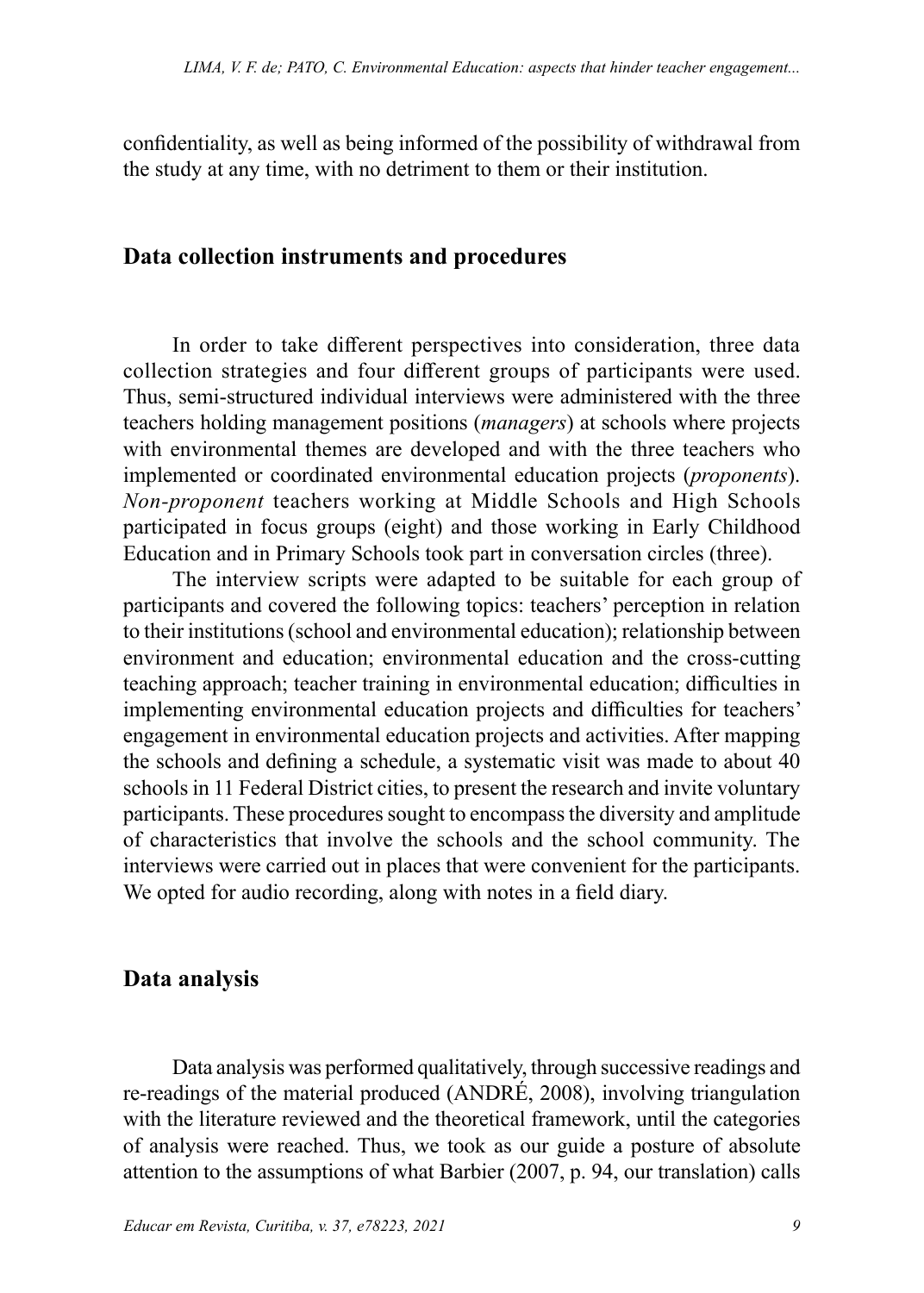"sensitive listening", whereby one recognizes the unconditional acceptance of the other, without judgment, measurement or comparison. A form of listening that "understands without, however, adhering to the opinions of the other or identifying with them, with what is enunciated or practiced". To do so, in an empathic attitude, the researcher needs to know how to feel the affective, imaginary and cognitive universe of the participant in order to "understand from inside" their attitudes and behaviors, their system of ideas, values, symbols and myths.

# **Results**

Data analysis indicated the following categories related to aspects unfavorable to engagement: the cross-curricular prerogative of environmental education, power relations and conflict in schools, difficulties faced in daily school life, values, and teacher training. The testimonies of the *teacher/managers* (TM), *proponent teachers* (PT) and *non-proponent teachers* (NPT) confirm the existence of difficulties in teacher participation in the implementation of environmental education projects in public schools in the Federal District. They also verify aspects related to the superficiality of the approaches to the subject of the environment and to the discontinuity of projects and activities in schools. Highlighted below are some excerpts from the individual interviews (*i*), focus groups (*f*) and conversation circles (*c*), that illustrate these results.

> NPT*f*2 – *At my school I'm not in any project in the area of environmental education*, *there's nothing there in that sense*.

NPT*f*4 – *At the school where I work there's no environmental project*.

NPT*f*7 – *In our case*, *we don't have a project there either*, *the school doesn't have a project*.

NPT*f*3 – *I've never worked on a specific project with my class*, *and neither has the school*, *you know? For as long as I've been there*, *the school hasn't worked on one*.

TM*i*3– [...] *at the beginning the greatest resistance came from the teachers themselves*.

PT*i*1– *I can tell you that the person who helped me with the project was the* (teaching supervisor) [...]. *On her own*. *Because the majority are very resistant*.

PT*i*1– *Environment is not just about that*. *That's why I think that the environment isn't addressed*. *It focuses on some things*, *but doesn't approach it like it should*. [...] *It's not just*: "*don't throw litter on the ground*."

NPT*f*1– [...], *it seems that it's rather circumspect*, *it's not really developed*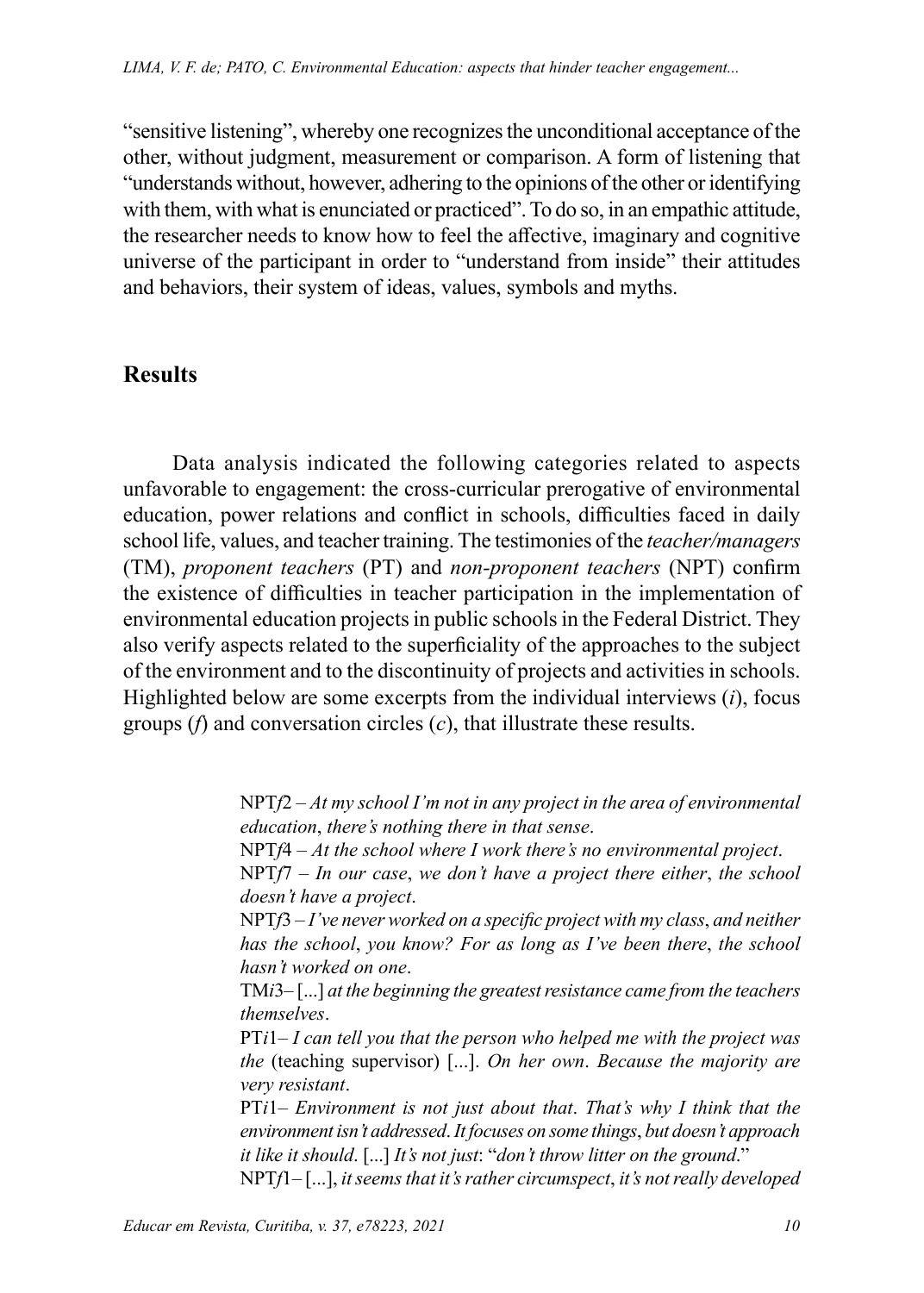*in depth*. *But there is something*, *they set up the vegetable garden and the like and everything*, *but the criticism as I see it*, [...], *is that when you get there and see it*, *there's selective waste collection*, *there's the part about*, *the vegetable garden and that's it*, *that's as far as it goes*.

The study indicated that the *cross-curricular prerogative* attributed to environmental education has not been effectively put into practice in schools, considering that many teachers do not see concrete results from this perspective. This is especially due to the fact that it is not something experienced by teachers in their training environment and in the education system itself, since both are structured according to a disciplinary form of organization. The central debate, based on whether environmental education should be continuing or not, demonstrates the difficulty teachers have in breaking with the disciplinary tradition, still present throughout the teaching structure, from elementary education to university. Thus, environmental education is not taken up by the various areas of knowledge collectively, and is commonly lodged, in a fragmented way, in some specific disciplines. The following accounts illustrate these aspects.

> PT*i*3 – *I think it's there*, *on paper*, *as a cross-cutting theme*, *all rather lovely*, *very poetic*, *but in life it's not there*, *it's not in the classroom*, *it's not in the school*, *it's only done by those who want to do it*. PT*i*2 – *So*, *that's why there should really be a moment to stop and say*: "*Now we're going to have our Environmental Education lesson*". [...] *I think that it should be on the curriculum*, *you know?*

> NPT*f*4 – [...] *as a cross-cutting theme it hasn't produced many results*, *has it?* PT*i*1 – *Everything that requires effort faces resistance*.

> TM*i*3 – *Concern about excess work*, *in other words*, *having more work to do than he already has in his part of the curriculum*.

Connections existing in *power and conflict relations* that are configured internally and externally to the school and that influence interpersonal relationships, institutional support and the ways of including the theme of the environment were made evident. There are other issues concerning power relations and conflict in schools, besides the war of egos, which are recurrent in the interviewees' statements. The *cascade effect* of the government's attitude towards the environment denotes discredit regarding educational projects related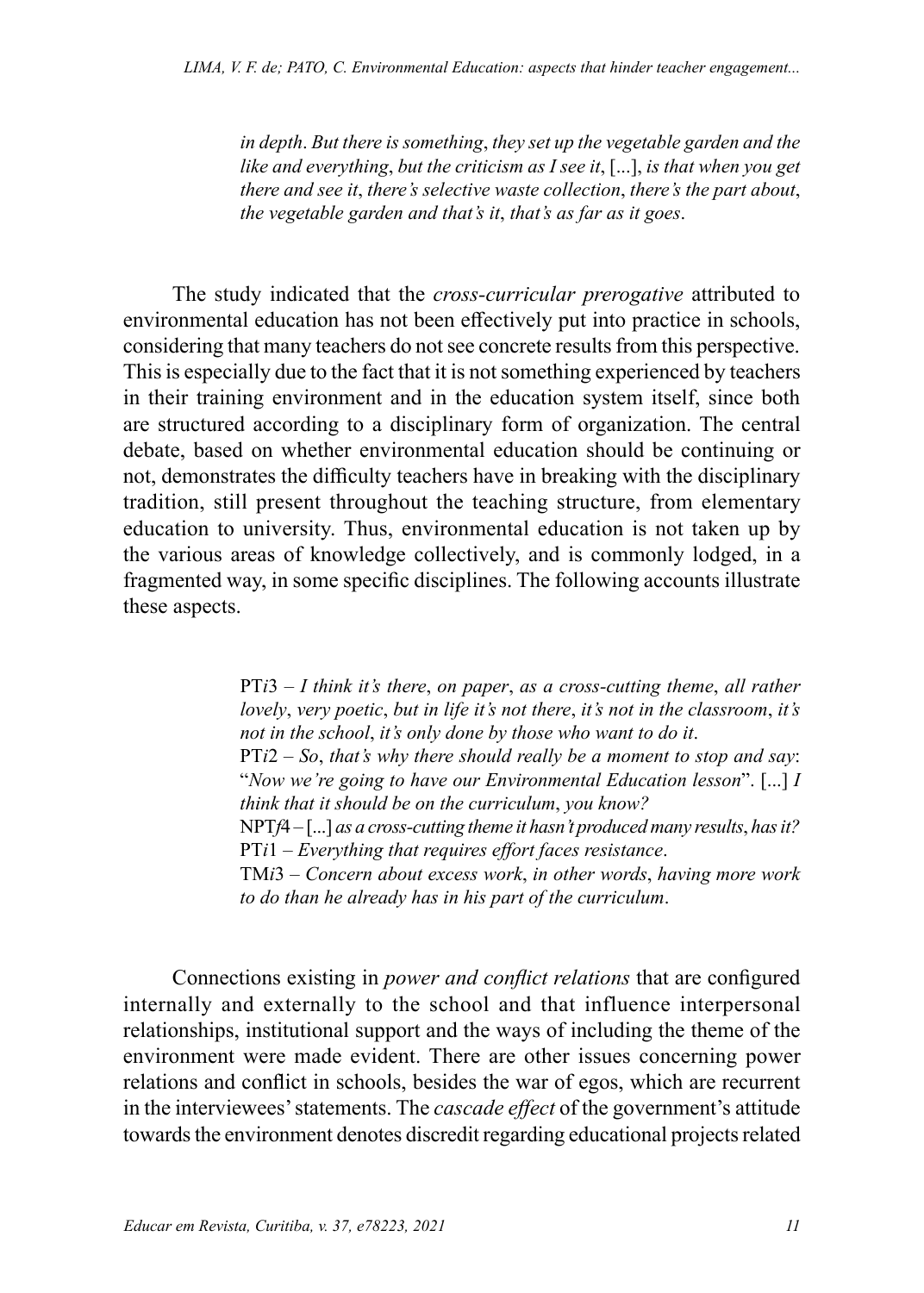to the culture of discontinuity as a result of changes in government, as can be seen in the accounts below.

> NPT*f*5 – *Indeed a problem that exists in schools and which is notorious is the problem of egos*, *egoism is the big problem in our school*.

> NPT*f*7 – *We're all sick and tired*. [...] *What was brought up here*, *egoism*, *wanting to be noticed*, *the person's name having to be seen*.

> NPT*f*2 – [...] *every time the Education Secretary changes*, *everything changes* [...]. *Every year you're a guinea pig for a new project and everything else*.

> PT*i*3 – *It's a cascade effect*. [...]. *It's like a network system* [...]. *That little ball that was let loose in the Education Department*, *sure is going to reach the students*.

> TM*i*2 – *Is it from the top downwards? Yes it's from the top downwards*. *There's no longer time to discuss things*, *you know*, *round table*, *not any more*. *It's from the top downwards*, *do you understand?*

The teachers therefore showed that they were clear about the effects of governmental actions, on their various levels, on the actions carried out in the school environment. It is also a sign that there is an undeniable implication or connection of the exercise of power that occurs in all political spheres. Personal interests prevailing over the interests of education is a phenomenon also cited as something present in schools, a posture observed among peers themselves. It was also found that the work with environmental issues is limited due to the *difficulties faced by teachers in their daily school life*. What teachers face in their daily school routine is, according to their accounts, one of the most important unfavorable aspects for engagement in projects or activities, not only those that address environmental issues, but any other area as well. Among other difficulties, one in particular stood out: the excessive number of students the classroom, along with attending to students at social risk, with disabilities or specific functional disorders. According to the participants, such responsibilities have not been fully absorbed by the different levels of the educational systems and end up overloading teachers.

> NPT*c*3 – [...] "*How can I develop this project with all these students*, *if I haven't got a monitor in my classroom?*" [...], *she said there's more than thirty students in her classroom*, *three hyperactive students and one with hearing disability that can't see clearly either*.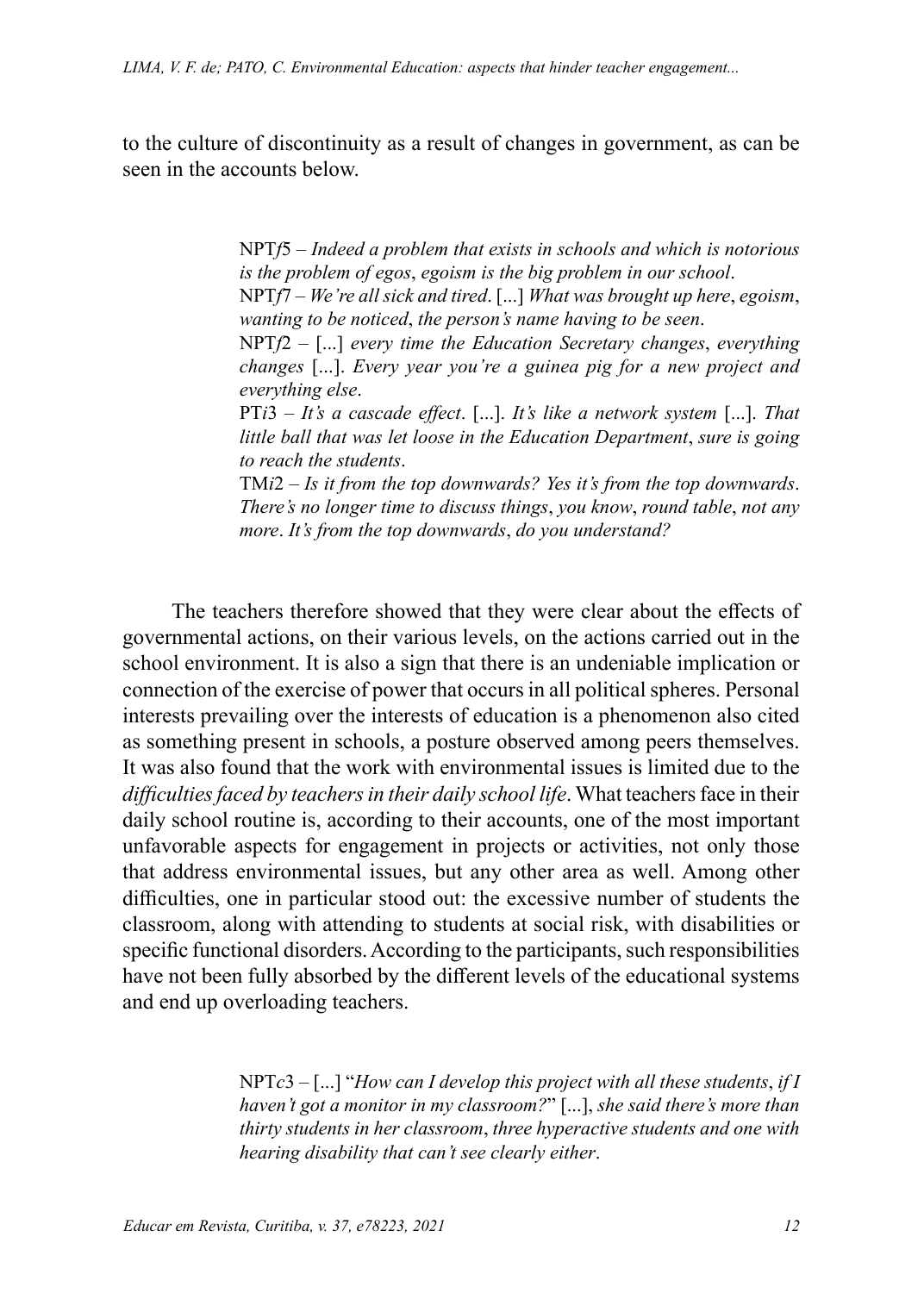NPT*c*1 – *We talk so much and discuss so much*, *but our working conditions hinder us a lot* [...], *often we're not able to because there are these limitations*, *classroom brimming over*, *students who can't read*, [...]. *In teaching terms*, *what hampers any classroom activity nowadays is too many students in the classroom*. [...] *These are things that make it difficult*, *not just environmental education projects*, *but any project*.

NPT*f*3 – [...] *we get more concerned about the student's reality than about the contents* [...] *because at home they haven't got anything to eat*, *they go to school to avoid having to look after their younger brother at home*, *they go to school to get away from their father who's spanking them every day*, *at least he's at school and away from that*. [...]. *At times the contents of my lesson is impoverished because I have to concern myself about the student I know is being beaten*, *that girl I know is being abused*, [...] *so it's like this*, *our concerns at school have become other concerns*, *we have to be a psychologist*, *we have to be a doctor*, *we have to be a police officer*, *you know?*

Some aspects emerged as potential means of reversing this apparent vicious circle: a strong link between personal *values* and engagement in environmental education projects or seeking *training*.

> PT*i*2 – *Those teachers that didn't have this as a value*, *as a principle*, [...] *thought it was a pain in the neck and couldn't wait for the course to end*. [...] *there will be some return, above all for those who are involved with this*, *for whom it is a value*, *that's been with them since they were children*. *If it isn't*, *nothing will change very much*. *I'm talking about what I see in practice*. *I saw teachers*, *who took the course*, *some loved it and others hated it*, *it was torture for them*.

> NPT*c*3 – *So*, *we work with a project about values precisely because of those we provide a service to*. [...] *what our school really needs is this project about values*, *you know?*

> TM*i*3 – [...] *I took a course at the Nature School*, *an enhancement course*, *and I thought it was quite productive*, [...] *afterwards we did some field work*, *to see things*, *and that is motivating*, *it's really very good*, *a lot different from just sitting there*.

> PT*i*1 – [...] *fundamental*, *without a doubt! You begin analyzing things from another angle*, *you have*, *you start to*, *you change*. [...] *So I think that taking that course was fundamental for this change in me*, *for me to have another viewpoint and to put this over better to my students*.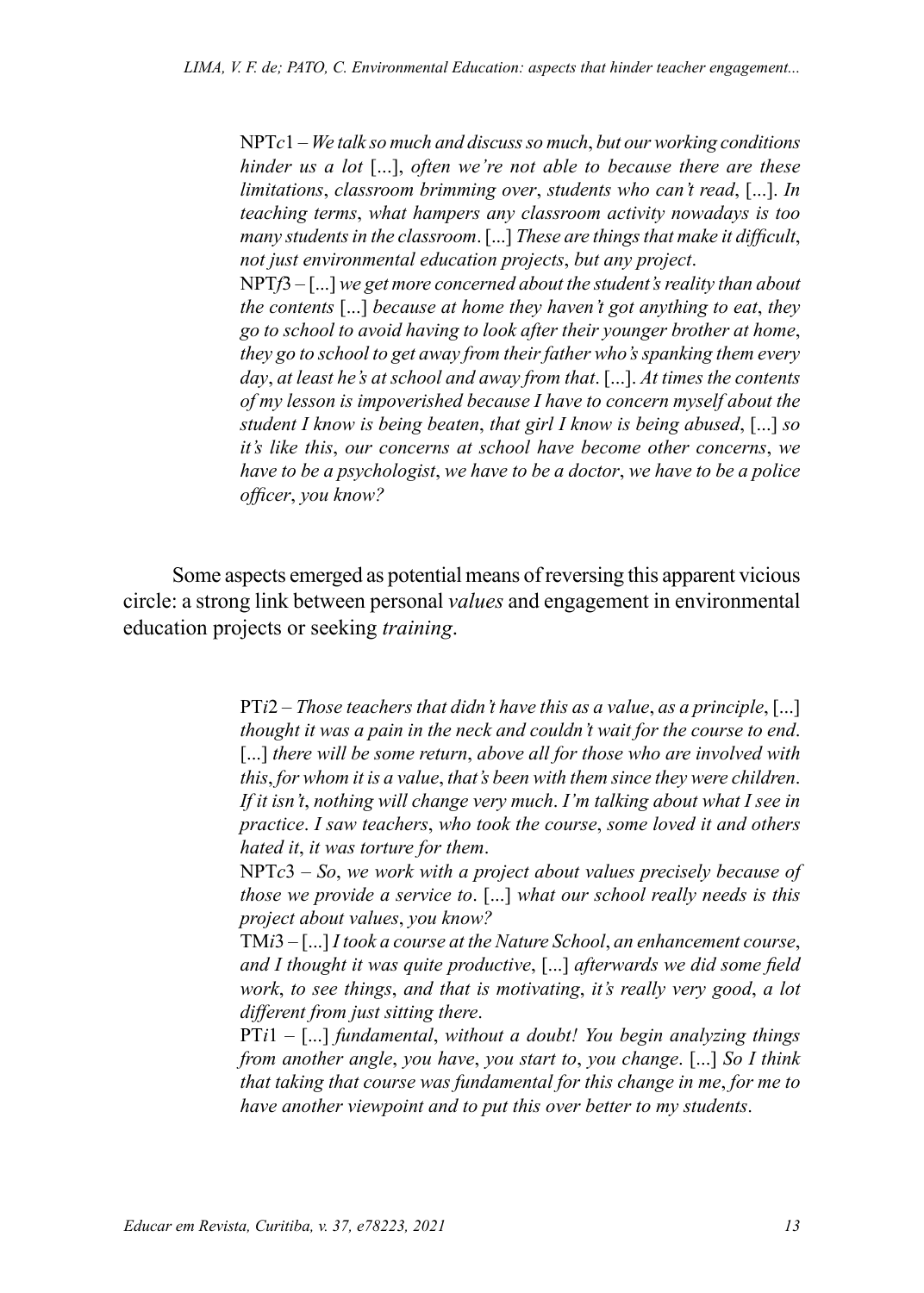Captured as a recursive synthesis, lack of training is put down to the reductionist view in relation to the environment and environmental education, in which the dichotomy between human beings and nature prevails, replicated by many teachers. On the contrary, the specific training of teachers is credited with broadening the viewpoint in relation to environmental issues and, consequently, the adoption of a more critical and engaged approach.

#### **An interpretative possibility**

Carvalho (2017) points out the challenge of environmental education in schools from the perspective of breaking with traditional teaching practices, based on the disciplinary and fragmentary model of knowledge. The interdisciplinary or transdisciplinary path, as the author ponders, requires a structural review of the school institution itself in its daily life. The National Policy for Environmental Education (BRASIL, 1999) suggests the incorporation of the environmental dimension in an interdisciplinary way at the different levels and in modalities of education. However, it can be seen that the curricular attempts to break with the fragmented view of knowledge unilaterally centralize the responsibilities for its application on the teacher. A cross-cutting approach is proposed that is not present in the structure of the educational system itself, nor is it effectively present in teacher training. This absence can be seen in the teachers' speech, who justify the lack of effective work on environmental issues because there is no *demand* for it. It can be seen that the great concern lies with teaching contents the teachers refer to as being mandatory, possibly because these are included in the education system evaluation instruments. In this sense, it is essential that the initial and continuing education of teachers strengthen the critical, human and cross-cutting vision of environmental education, as advocated by Tozoni-Reis & Campos (2014).

Another important aspect shown by the results concerns individual *vanities*, either those of the author of the project, who does not wish to share his or her protagonism, or those of colleagues, who do not wish to work if this means others will gain recognition for these initiatives. Aligned to this perspective, Rosalen (2019) points out that "ego squabbles" hinder the emergence of teacher leadership in environmental education. It is possible to infer, therefore, that environmental education projects are not built jointly and, especially, there is collective involvement to ensure that any attempt at individual bragging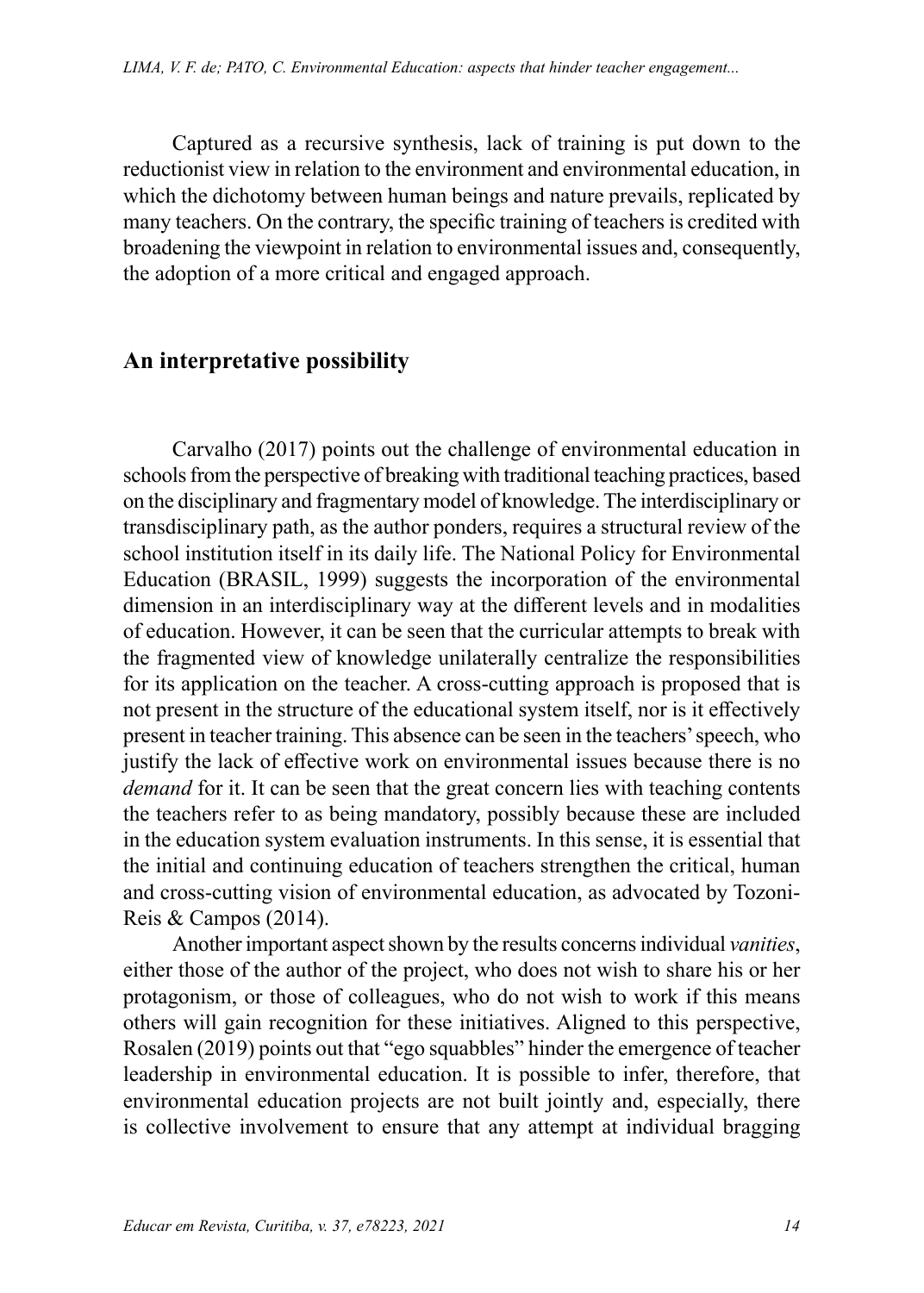is impossible. As reported, this is one of the variables that undermine good interpersonal relationships at school and make it difficult for teachers to engage in collective projects, as expected in those involving environmental education.

This discontent (external and internal) intensifies conflicts and makes it difficult to create a favorable environment for collective pedagogical practices. We must consider, however, that conflict is not a problem in itself, because it is at the base of all pedagogy. To be willing to engage in conflict, doing so outside the personal sphere of interests of course, is a posture proper to the educator in terms of his or her engagement, despite the risks and burdens of his or her involvement, as seen in the testimonies of some of the teachers. "The educator is one who does not remain indifferent, neutral, before reality. He seeks to intervene and learn from the reality that is taking place" (GADOTTI, 2001, p. 30-31, our translation). Conflict presents itself as an obstacle to environmental education projects when it is engendered by self-interest or abdication of dialogue. Important consequences of this lack of dialogue can be identified in this study through the revelation of two different forms of exercising power. One of them is imposition of authority, strongly present in some of the speeches of teachers in management positions. The justification for believing in the power of the State as an effective measure to force teachers to work on the environment is the difficulty in obtaining their voluntary involvement, and "the managers' view that hierarchical leadership makes the difference" (ROSALEN, 2019, p. 105, our translation) prevails in a recurring manner. It can be seen, in this case, that these arguments in favor of imposing teacher participation are based on a correct interpretation of the necessary urgency of having the theme of the environment as a priority in pedagogical practices. However, this coercive strategy can trigger emphasis on traditional environmental education, without the critical/reflective character that comes from voluntary and engaged involvement.

Imposition of the *top-down* approach can certainly succeed in putting the environment issue on the pedagogical agenda of schools. However, it runs the risk of being limited to dissemination of mandatory tasks, without these becoming transformative actions in the school community. In this sense, the other form of exercising power, identified in the experiences reported, appears precisely as a maneuver of *resistance* to projects that are not of the teachers' interest, usually arising from non-democratic processes. This aspect, present in several of the interviewees' statements, is close to *negatricity*, which Ardoino (1998) states is the ability of the subjects to abort, through their counter-strategies, the strategies to which they are submitted. Thus, there is a strong rejection of coercive forms of project implementation, which may have an opposite effect on the intentions to achieve project effectiveness. However, the teachers indicate that, despite not accepting any postures of imposition in relation to environmental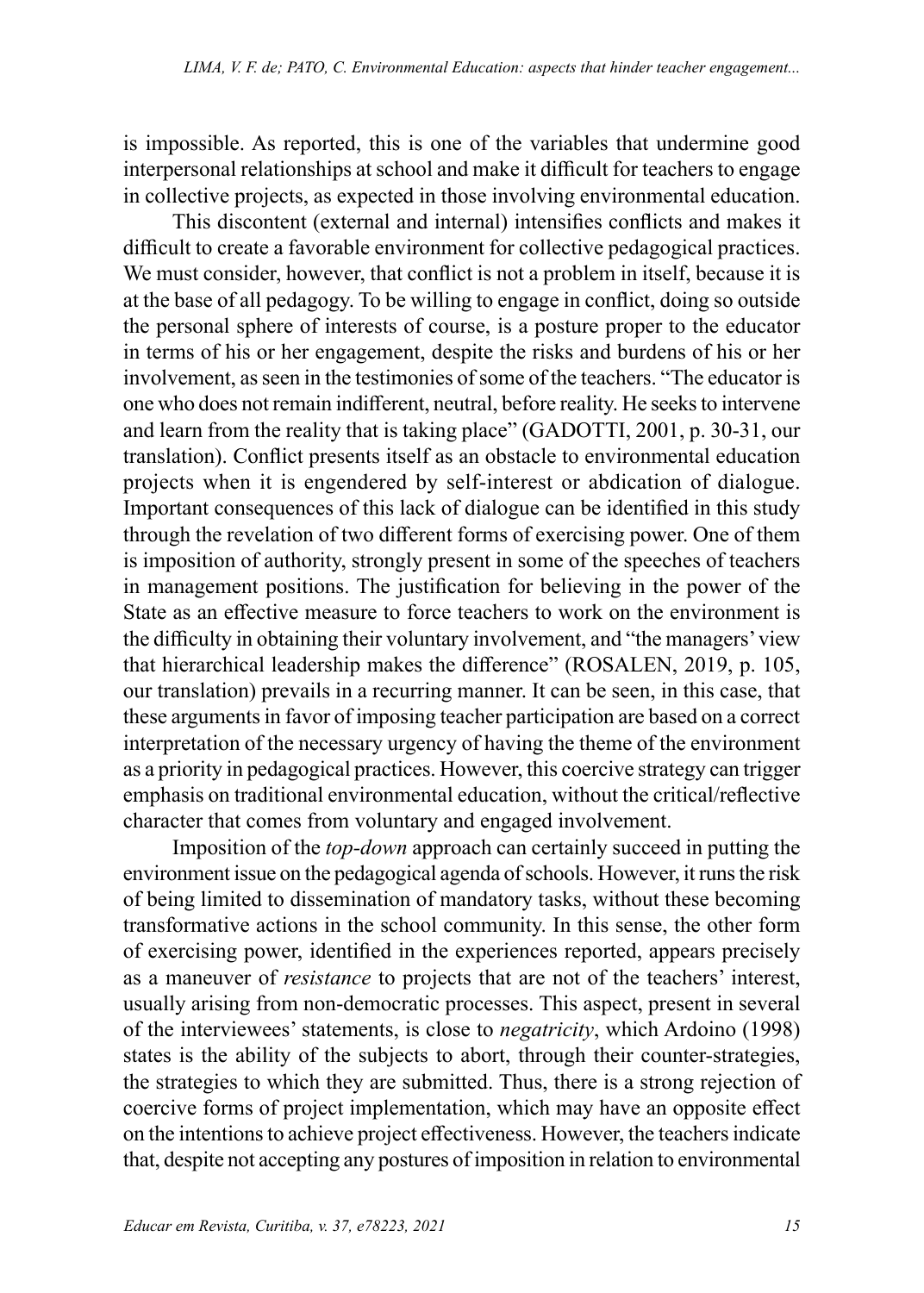education projects, they expect initiative and guidance from their management teams. It can be seen that, at the same time that coercion is rejected, there is a call for leadership and monitoring of projects, since, as the teachers themselves stated, "*if left to itself*, *it won't be taught*". School management has, therefore, a responsibility and a challenge that require preparation and skills, given this complex perspective of collective mobilization.

Apparently, conservative conceptions of education are currently outdated, something that can be perceived through the statements of the interviewed teachers themselves, who point to school as a place for learning and exchange of knowledge. It can also be noted that the documents that guide the Federal District public school system propose integral development, basic preparation for work and citizenship, and "[...] enhancement of the student as a human being, including ethical guidance and development of intellectual autonomy and critical thinking" (DISTRITO FEDERAL, 2015, p. 13, our translation). However, conservative conceptions are still present in the current education system, despite the fact that citizen education appears in discourse and official documents. When analyzing the guiding documents for basic education, Branco, Royer & Branco (2018, p. 200, our translation) show the prevalence of environmental education as a cross-cutting theme, the discourse of instigating new practices, the appreciation of the man/nature relationship, and the discussion of sustainability. However, they observe that "the presence of a practice that is still at odds with theory persists".

There are remnants of an oppressive form of education, since teachers are not given the conditions to act according to the new needs and demands of their students, thus undermining their role as problematizing/liberating agents. In practice, the discourse is that of the school that educates to produce citizens, but a heavy burden of students' social problems is transferred to teachers, without the support or the necessary conditions for them to do their work. It can be seen that there is an array of new demands in relation to the role of the school in society, but we must question the extent to which these demands directed toward the teacher are absorbed. How can we think of a teacher working in an autonomous manner and that is coherent with these new liberating conceptions of education, if they are faced with crowded classrooms and lack the proper support for students with disabilities or who are in situations of vulnerability?

In turn, environmental education is not recognized as a possible mediator for transforming this reality, as it is not considered in its critical and human conception. The superficial vision of environmental education strengthens teachers seeing it as something unchangeable or incapable of minimizing their difficulties in the school's daily routine, and is thus another unfavorable aspect with regard to their engagement. These signs suggest that there is a school climate conducive to a state of alienation, in which the subject takes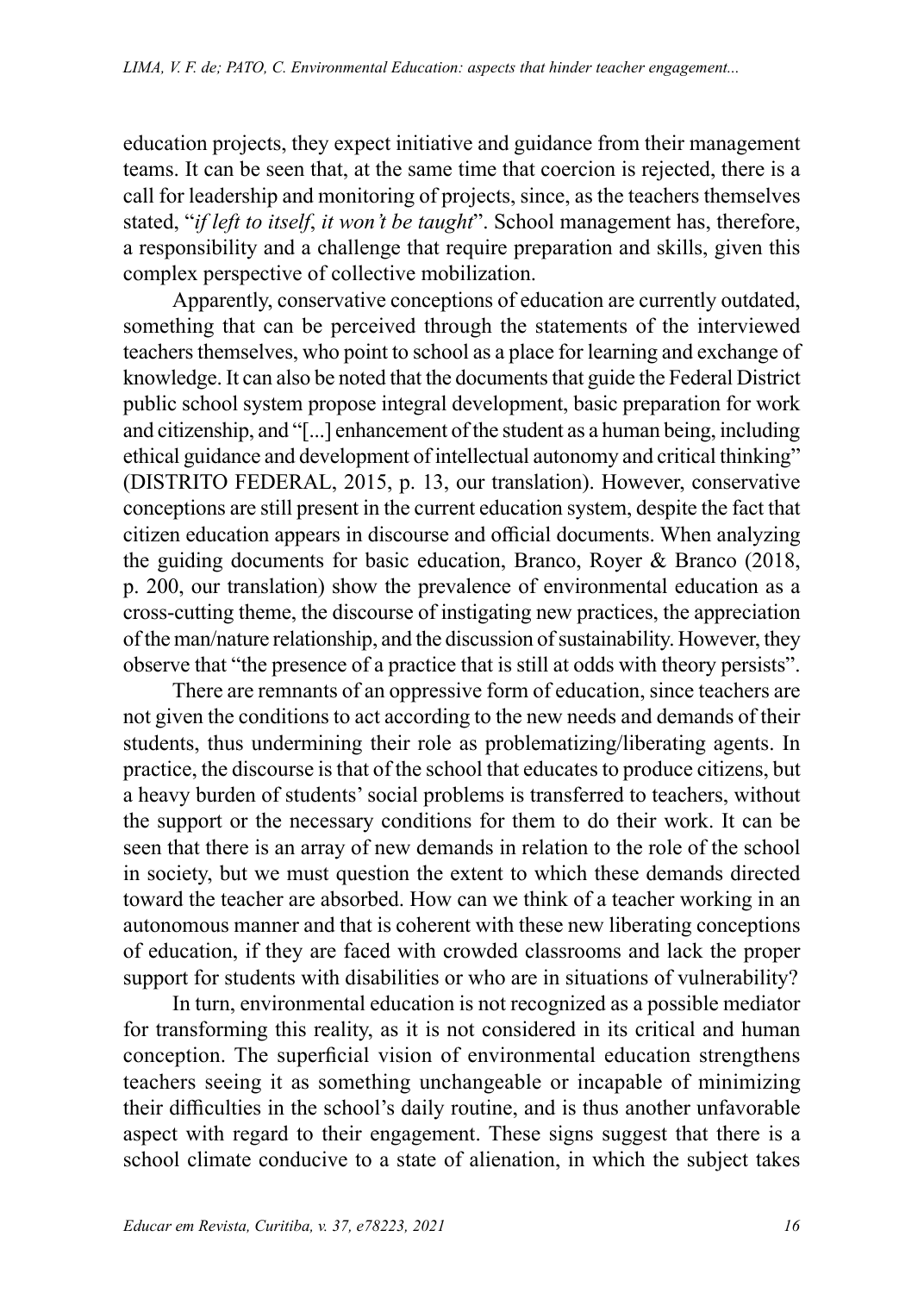on a discourse that is not his own, forming a ring-fenced construct, which assumes "the function of defining for the subject both reality and his desire" (CASTORIADIS, 1982, p. 124, our translation). The view that "*environmental education means more work*", in a daily routine already overwhelmed by poor working conditions and by contents the teaching of which is mandatory, certainly does not favor its becoming a priority for teachers. And this scenario worsens when the space for environmental education is diluted and weakened, as is the case of the Common National Curricular Base (ANDRADE; PICCININI, 2017; MARQUES; RAIMUNDO; XAVIER, 2019). This situation leads to problems with receptiveness toward activities with environmental themes, reinforcing the secondary character of the theme in schools. In addition to the difficulties in engaging teachers in environmental education activities, there is also the lack of support for those who seek to develop something in this direction. The lack of institutional support reported by the proponents of environmental education projects is an important aspect that is unfavorable to the participation of teachers, especially with regard to the articulation of projects and the logistics of the activities. In view of the difficulties already mentioned, the statement by one of the participants that "we can't leave everything to the teacher because he won't be able to cope" seems pertinent. This is the mismatch, as already mentioned, in the absorption of the responsibilities that are being taken on by schools but which mainly fall to teachers.

However, two aspects emerged strongly in favor of engagement, despite the difficulties encountered. The first indicates that participation in environmental education projects is motivated by personal *values*, because they serve as criteria used by people to evaluate their actions (SCHWARTZ, 2017). Some studies corroborate this viewpoint, pointing out that values play a central role in predisposition and engagement in environmental actions (CHEN, 2015; VAN RIPER *et al*., 2020). This emphasis on values was present in the study both as a justification for the engagement of *proponent teachers* and for possible prospects of student-directed projects. Personal values are also pointed out as decisive for teachers seeking *training* in environmental issues, another important aspect favoring engagement. Teachers who said they had undergone specific training on environmental issues, especially the training offered by the School of Nature, attributed significant importance to this training for greater implication with the theme. Some emphasized that this training had awakened their broader and more critical view. On the other hand, lack of training causes teachers to distance themselves from environmental education, contributing to the incidence of *superficial approaches* to the subject in schools and to *discontinuity* of projects. These results are similar to those found by Alkimin *et al*. (2019). Clearly, it is not wise to place all hopes for a solution to lack of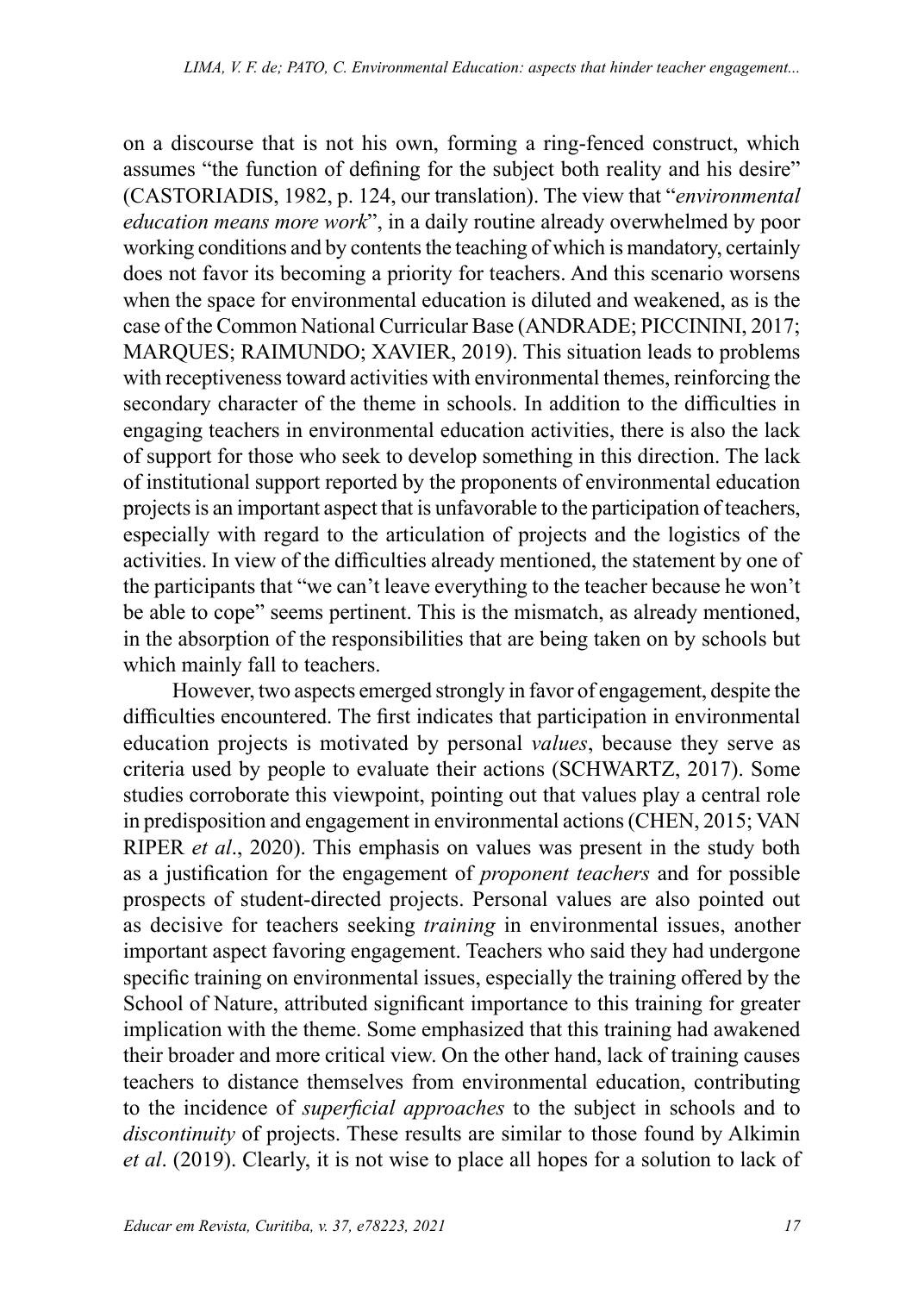engagement in environmental education projects on teacher training, but rather to consider it as one of the central points of the problem, in addition to those already addressed in this study.

It is hoped that the aspects raised, and the reflections brought to light can contribute to the strengthening of debates involving school environmental education, especially in public schools. However, it is important to note the need to go into the theme in more depth at each stage of elementary education, as a way of covering its peculiarities, as well as in relation to each category of analysis, since they are complex and approached with a discussion that is still incipient. There is also an evident need to strengthen the educational spaces that address the environmental theme in a critical and human way, in which teachers perceive the possibilities of applying its concepts in their teaching practice. In this sense, recognizing oneself as a product and producer of the society in which one lives, in a recursive perspective (MORIN, 2007), may be something that makes the teacher believe in the minimization of internal and external problems that distress him/her through his/her engaged action at school, potentializing the triggering of a cascade effect in reverse.

# **REFERENCES**

ALKIMIN, Gilberto Dias de *et al*. A Educação Ambiental escolar sob a perspectiva dos professores do Ensino Médio (Ilha Solteira, SP). *Revista Brasileira do Ensino Médio*, Itapojuca, v. 2, p. 68-83, 2019. Available at: [https://www.phprbraem.com.br/ojs/index.](https://www.phprbraem.com.br/ojs/index.php/RBRAEM/) [php/RBRAEM/](https://www.phprbraem.com.br/ojs/index.php/RBRAEM/)article/view/18. Accessed on: Mar. 15, 2020.

ANDRADE, Maria Carolina Pires de; PICCININI, Claudia Lino. Educação Ambiental na Base Nacional Comum Curricular: Retrocessos e contradições e o apgamento do debate socioambiental. *In*: ENCONTRO PESQUISA EM EDUCACÃO AMBIENTAL, 9., 2017, Juiz de Fora – MG. *Anais* [...]. Juiz de Fora: EPEA, 2017. p. 1-13. Available at: [http://epea.tmp.br/epea2017\\_anais/pdfs/plenary/0091.pdf.](http://epea.tmp.br/epea2017_anais/pdfs/plenary/0091.pdf) Accessed on: Apr. 5, 2021.

ANDRÉ, Marli Eliza Dalmazo Afonso de. *Estudo de caso em pesquisa e avaliação educacional*. 3. ed. Brasília: Liber Livro, 2008.

ARDOINO, Jacques. Abordagem multirreferencial (plural) das situações educativas e formativas. *In*: BARBOSA, Joaquim Gonçalves (org.). *Multirreferencialidade nas ciências e na educação*. São Carlos: Editora da UFSCar, 1998. p. 24-41.

ARENDT, Hannah. *Entre o passado e futuro*. São Paulo: Perspectiva, 1972.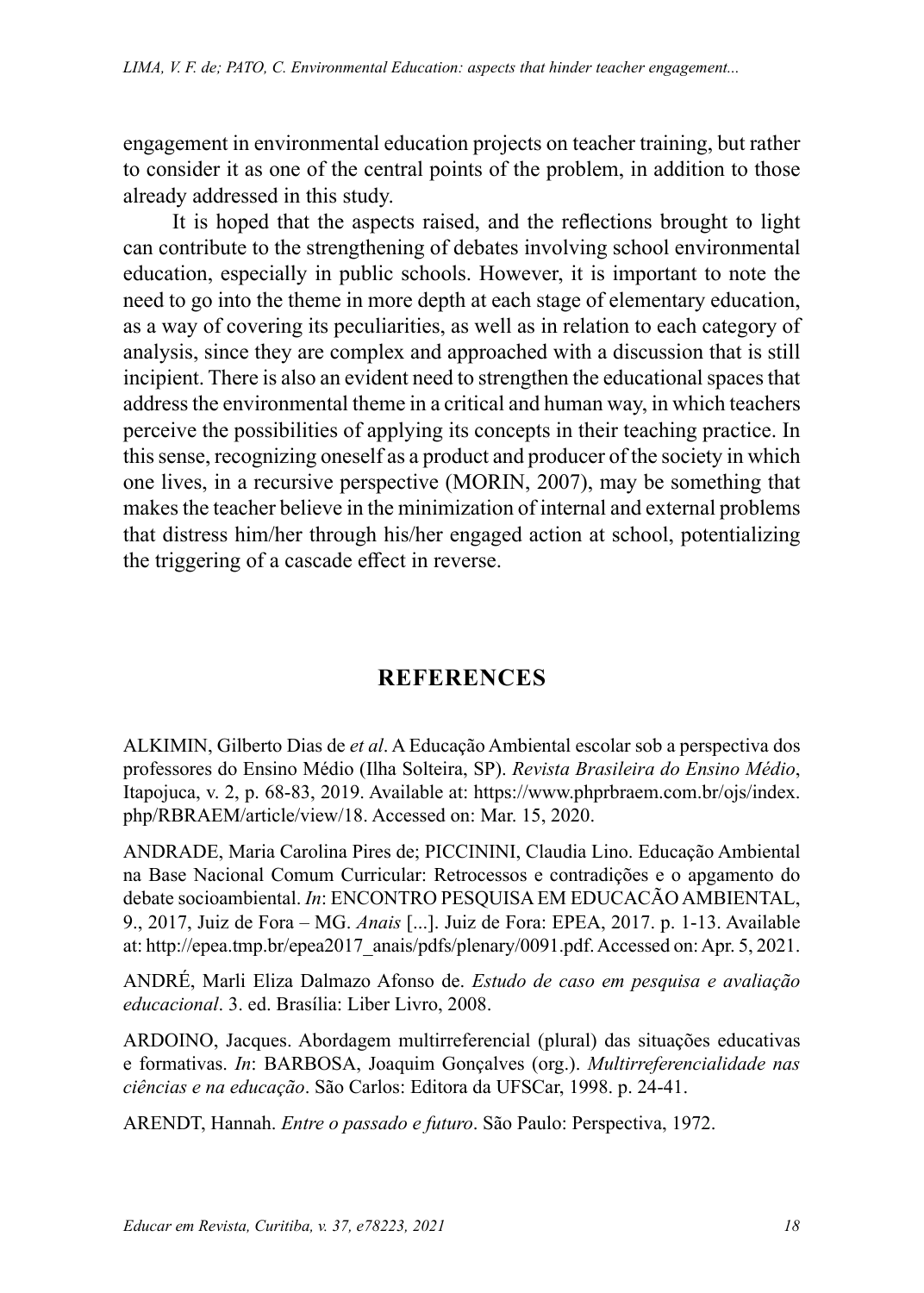BARBIER, René. *A pesquisa-ação*. Brasília: Liber Livro Editora, 2007.

BRANCO, Emerson Pereira; ROYER, Marcia Regina; BRANCO, Alessandra Batista de Godoi. A abordagem da Educação Ambiental nos PCNs, nas DCNs e na BNCC. *Nuances*: estudos sobre Educação, Presidente Prudente, v. 29, n. 1, p. 185-203, 2018.

BRASIL. Presidência da República. *Decreto-lei n*. *9795*, *de 27 de abril de 1999*. Dispõe sobre a Educação Ambiental e institui a Política Nacional de Educação Ambiental e dá outras providências. Brasília, DF: Presidência da República, 27 abr. 1999. Available at: [http://www.planalto.gov.br/ccivil\\_03/leis/l9795.htm](http://www.planalto.gov.br/ccivil_03/leis/l9795.htm). Accessed on: Oct. 5, 2019.

CARVALHO, Isabel Cristina de Moura. *Educação Ambiental*: a formação do sujeito ecológico. São Paulo: Cortez, 2017.(Coleção docência em formação: saberes pedagógicos).

CASTORIADIS, Cornelius. *A instituição imaginária da sociedade*. Rio de Janeiro: Paz e Terra, 1982.

CATALÃO, Vera; MOURÃO, Laís; PATO, Claudia. Educação e Ecologia Humana: uma epistemologia para a Educação Ambiental. *Ambiente & Educação*, Rio Grande, v. 14, n. 2, p. 27-36, 2009.

CHEN, Mei Fang. An examination of the value-belief-norm theory model in predicting pro-environmental behaviour in Taiwan. *Asian Journal of Social Psychology*, [*S*. *l*.], v. 18, n. 2, p. 145-151, 2015. Available at: [https://doi.org/10.1111/ajsp.12096.](https://doi.org/10.1111/ajsp.12096) Accessed on: Mar. 25, 2018.

DISTRITO FEDERAL. *Catálogo da Rede de Educadores Ambientais do Distrito Federal – REA/DF*. Brasília, DF: Escola da Natureza/SEEDF, 2009.

DISTRITO FEDERAL. *Regimento Escolar da Rede Pública de Ensino do Distrito Federal*. 6. ed. Brasília, DF: SEEDF, 2015.

FREIRE. Paulo. *Pedagogia do oprimido*. 48. reimp. Rio de Janeiro: Paz e Terra, 2005.

GADOTTI, Moacir. *Pedagogia da práxis*. 3. ed. São Paulo: Cortez: Instituto Paulo Freire, 2001.

GUIMARÃES, Mauro. Por uma Educação Ambiental Crítica na sociedade atual. *Revista Margens Interdisciplinar*, Belém, v. 7, n. 9, p. 11-22, 2013. Available at: [http://dx.doi.](http://dx.doi.org/10.18542/rmi.v7i9.2767) [org/10.18542/rmi.v7i9.2767](http://dx.doi.org/10.18542/rmi.v7i9.2767). Accessed on: Dec. 5, 2019.

JACOBI, Pedro Roberto; TOLEDO, Renata Ferraz de; GRANDISOLI, Edson. Education, sustainability and social learning. *Brazilian Journal of Science and Technology*, [*S*. *l*.], v. 3, n. 3, p. 1-8, 2016. Available at: [https://bjst-journal.springeropen.com/articles/10.1186/](https://bjst-journal.springeropen.com/articles/10.1186/s40552-016-0019-2) [s40552-016-0019-2.](https://bjst-journal.springeropen.com/articles/10.1186/s40552-016-0019-2) Accessed on: Jan. 25, 2020.

JACOBI, Pedro Roberto; TRISTÃO, Martha; FRANCO, Maria Isabel Gonçalves Correa. A função social da educação ambiental nas práticas colaborativas: participação e engajamento. *Cadernos CEDES*, Campinas, v. 29, n. 77, p. 63-79, 2009. Available at: <https://doi.org/10.1590/S0101-32622009000100005>. Accessed on: Oct. 10, 2019.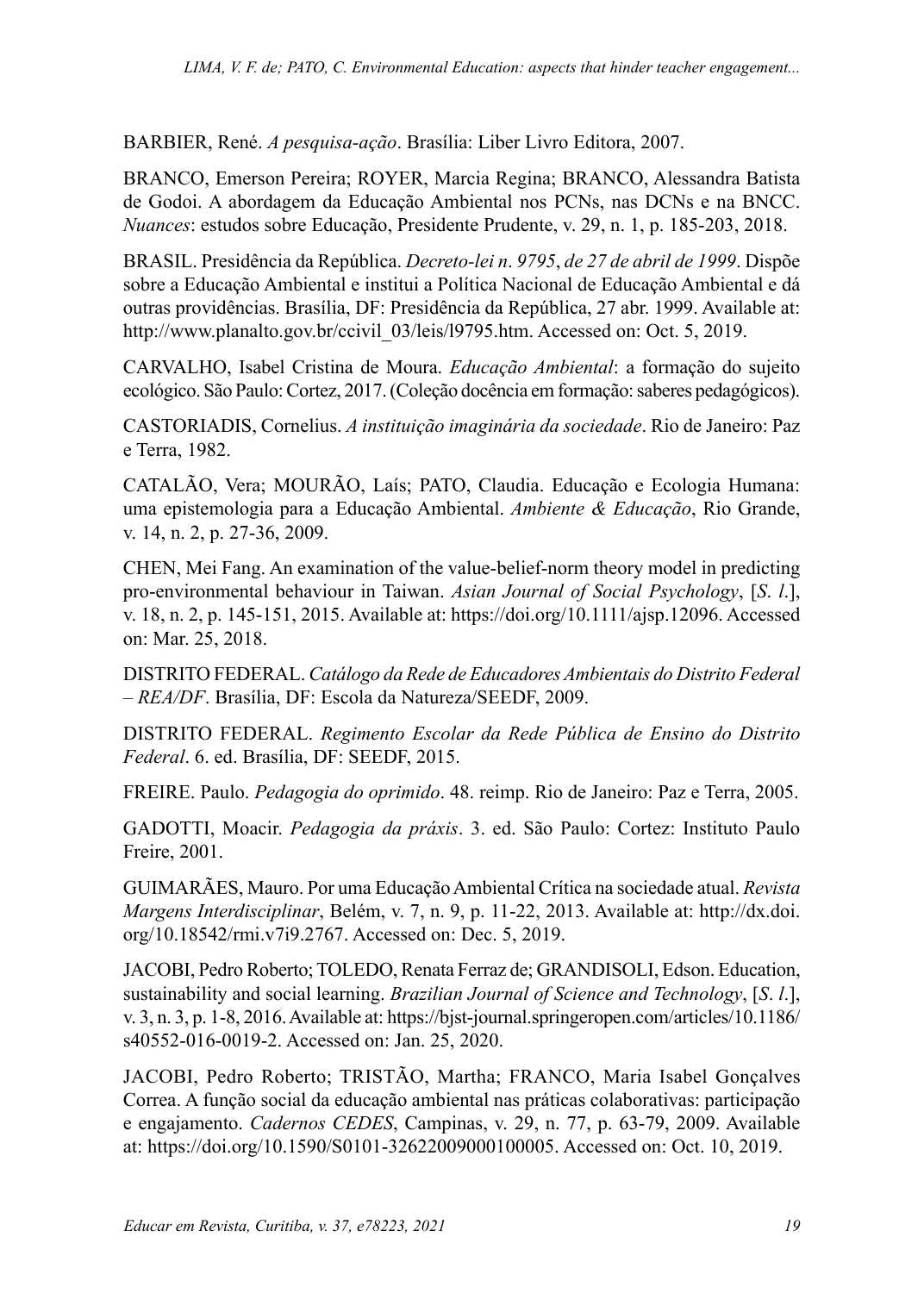LAYRARGUES, Philippe Pomier. É só Reciclar? Reflexões para superar o conservadorismo pedagógico reprodutivista da educação ambiental e resíduos sólidos. *In*: RUSCHEINSK, Aloisio; CALGARO, Cleide; WEBER, Thadeu (org.). *Ética*, *Direito Socioambiental e Democracia*. Caxias do Sul: EDUCS, 2018. p. 194-211.

MARQUES, Ronualdo; RAIMUNDO, Jerry Adriano; XAVIER, Claudia Regina. Educação Ambiental: Retrocessos e contradições na Base Nacional Comum Curricular. *Interfaces Da Educação*, Paranaíba, v. 10, n. 29, p. 445-467, 2019. Available at: [https://](https://doi.org/10.26514/inter.v10i29.3935) [doi.org/10.26514/inter.v10i29.3935.](https://doi.org/10.26514/inter.v10i29.3935) Accessed on: Dec. 28, 2020.

MORIN, Edgar. *Os sete saberes necessários à educação do futuro*. São Paulo: Cortez; Brasília: UNESCO, 2000.

MORIN, Edgar. *Introdução ao pensamento complexo*. 3. ed. Porto Alegre: Sulina, 2007.

NICOLESCU, Basarab. *O manifesto da transdisciplinaridade*. São Paulo: TRIOM,1999.

OLIVEIRA, Maristela Angra de. Educação ambiental na perspectiva da escola emancipatória e emancipadora. *Revista Com Censo*: Estudos Educacionais do Distrito Federal, Brasília, v. 3, n. 4, p. 29-39, 2016. Available at: [http://www.periodicos.se.df.](http://www.periodicos.se.df.gov.br/index.php/comcenso/article/view/113) [gov.br/index.php/comcenso/article/view/113.](http://www.periodicos.se.df.gov.br/index.php/comcenso/article/view/113) Accessed on: June 30, 2020.

ROSALEN, Stefania. *Os professores da escola pública como agentes de mudanças em educação ambiental*. 2019. 120 f. Dissertação (Mestrado em Ciências) – Universidade de São Paulo, Piracicaba, 2019.

SANTOS, Rose Cleide. Inserção da educação ambiental no ensino fundamental em Aracajú – Sergipe. *REMEA*,Rio Grande, Edição Especial, p. 41-65, jul./dez. 2016. (Edição especial: Educação Ambiental na experiência escolar). Available at: [https://periodicos.](https://periodicos.furg.br/remea/article/view/5051) [furg.br/remea/article/view/5051](https://periodicos.furg.br/remea/article/view/5051). Accessed on: Mar. 3, 2020.

SAUVÉ, Lucie. Educación Ambiental y Ecociudadanía: un proyecto ontogénico y político. *REMEA*, Rio Grande, Edição Especial, p. 261-278, set. 2017. (Edição especial XVI Encontro Paranaense de Educação Ambiental). Available at: [https://seer.furg.br/](https://seer.furg.br/remea/article/view/7306) [remea/article/view/7306](https://seer.furg.br/remea/article/view/7306). Accessed on: June 30, 2020.

SCHWARTZ, Shalom H. The Refined Theory of Basic Values. *In*: SAGIV, Lilach; ROCCAS, Sonia (org.). *Values and Behavior*.Taking a Cross Cultural Perspective. Cham, Switzerland: Springer International Publishing, 2017. p. 51-72. Available at: [https://doi.](https://doi.org/10.1177/0146167203254602) [org/10.1177/0146167203254602](https://doi.org/10.1177/0146167203254602). Accessed on: Sept. 5, 2018.

SILVA, Silvana do Nascimento; LOUREIRO, Carlos Frederico Bernardo. As Vozes de Professores-Pesquisadores do Campo da Educação Ambiental sobre a Base Nacional Comum Curricular (BNCC): Educação Infantil ao Ensino Fundamental. *Ciência & Educação*, Bauru, v. 26, p. 1-15, 2020. Available at: [https://doi.org/10.1590/1516-](https://doi.org/10.1590/1516-731320200004) [731320200004.](https://doi.org/10.1590/1516-731320200004) Accessed on: Dec. 28, 2020.